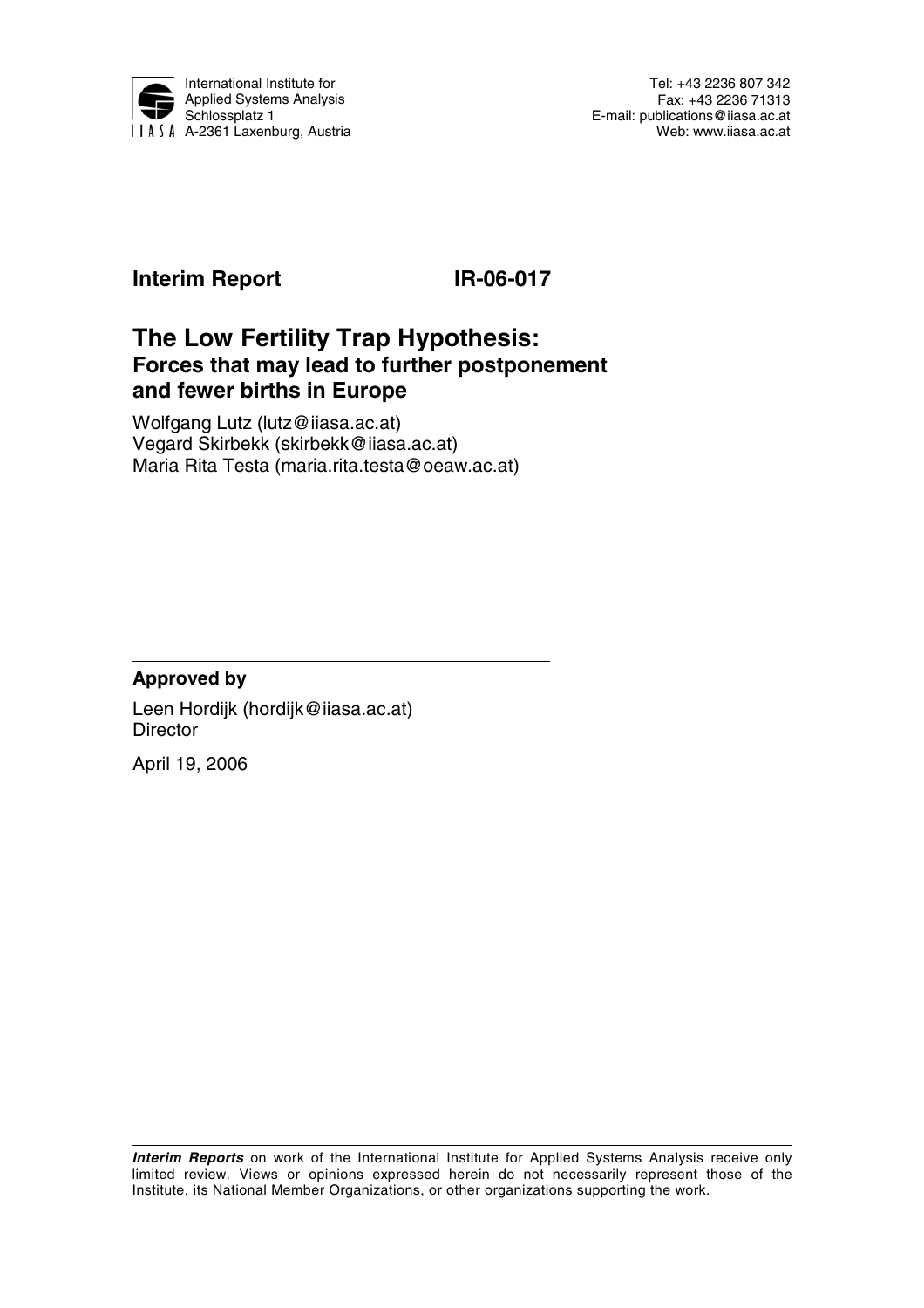# **Contents**

| 2. Why do current population projections assume that life expectancy continues to |  |
|-----------------------------------------------------------------------------------|--|
|                                                                                   |  |
|                                                                                   |  |
|                                                                                   |  |
|                                                                                   |  |
|                                                                                   |  |
|                                                                                   |  |
|                                                                                   |  |
|                                                                                   |  |
|                                                                                   |  |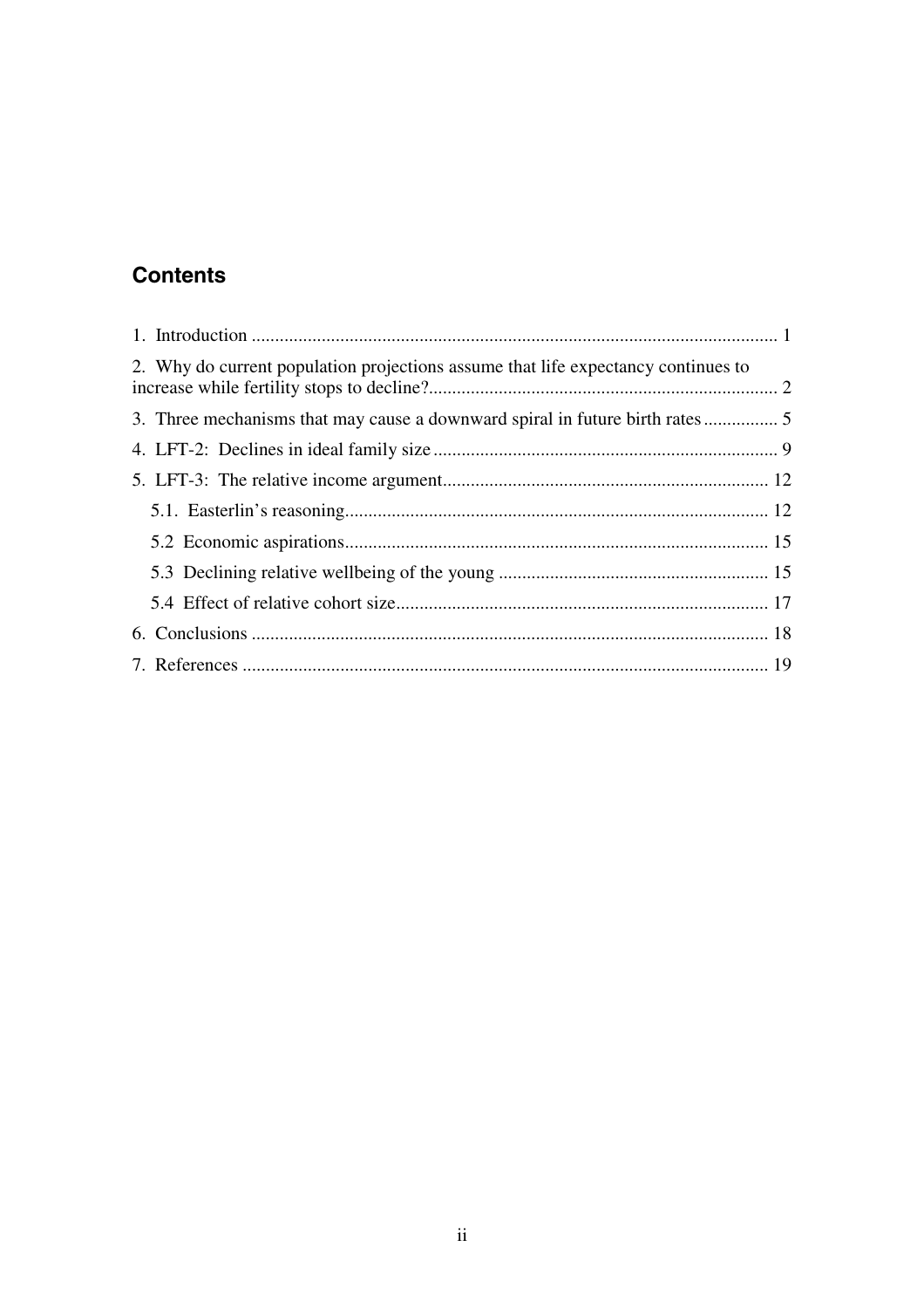#### **Abstract**

This paper starts from the assessment that there is no good theory in the social sciences that would tell us whether fertility in low fertility countries is likely to recover in the future or will continue to fall. The question is key to the discussion whether or not governments should take action aimed at influencing the fertility rate. To enhance the scholarly discussion in this field, the paper introduces a clearly-defined hypothesis which describes plausible self-reinforcing mechanisms that would result, if unchecked, in a continued decrease of the number of births in Europe. This hypothesis has three components: a demographic one based on the negative population growth momentum, i.e., the fact that fewer potential mothers in the future will result in fewer births, a sociological one based on the assumption that ideal family size for the younger cohorts is declining as a consequence of the lower actual fertility they see in the previous cohorts, and an economic one based on the first part of the Easterlin (1980) relative income hypothesis, namely, that fertility results from the combination of aspirations and expected income, and assumes that aspirations are on an increasing trajectory while expected income for the younger cohorts declines, partly as a consequence of population ageing induced by low fertility. All three factors would work towards a downward spiral in births in the future. If there is reason to assume that such mechanisms will indeed be at work, then this should strengthen the motivation of governments to take immediate action (possibly through policies addressing the tempo effect) in order to still escape from the expected trap.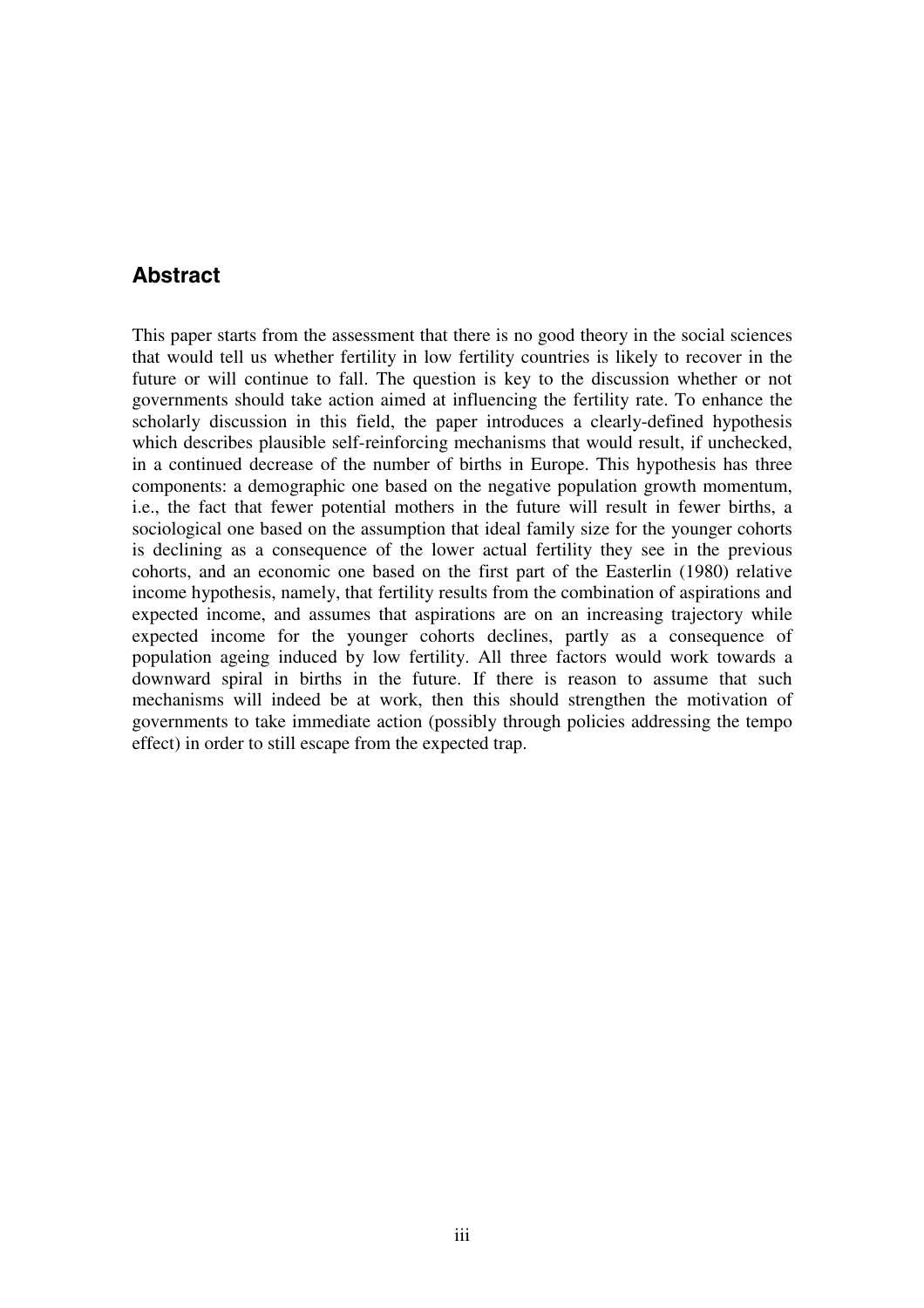# **Acknowledgments**

This paper was presented at the Annual Meeting of the Population Association of America, March 30 – April 1, 2006, Los Angeles, CA.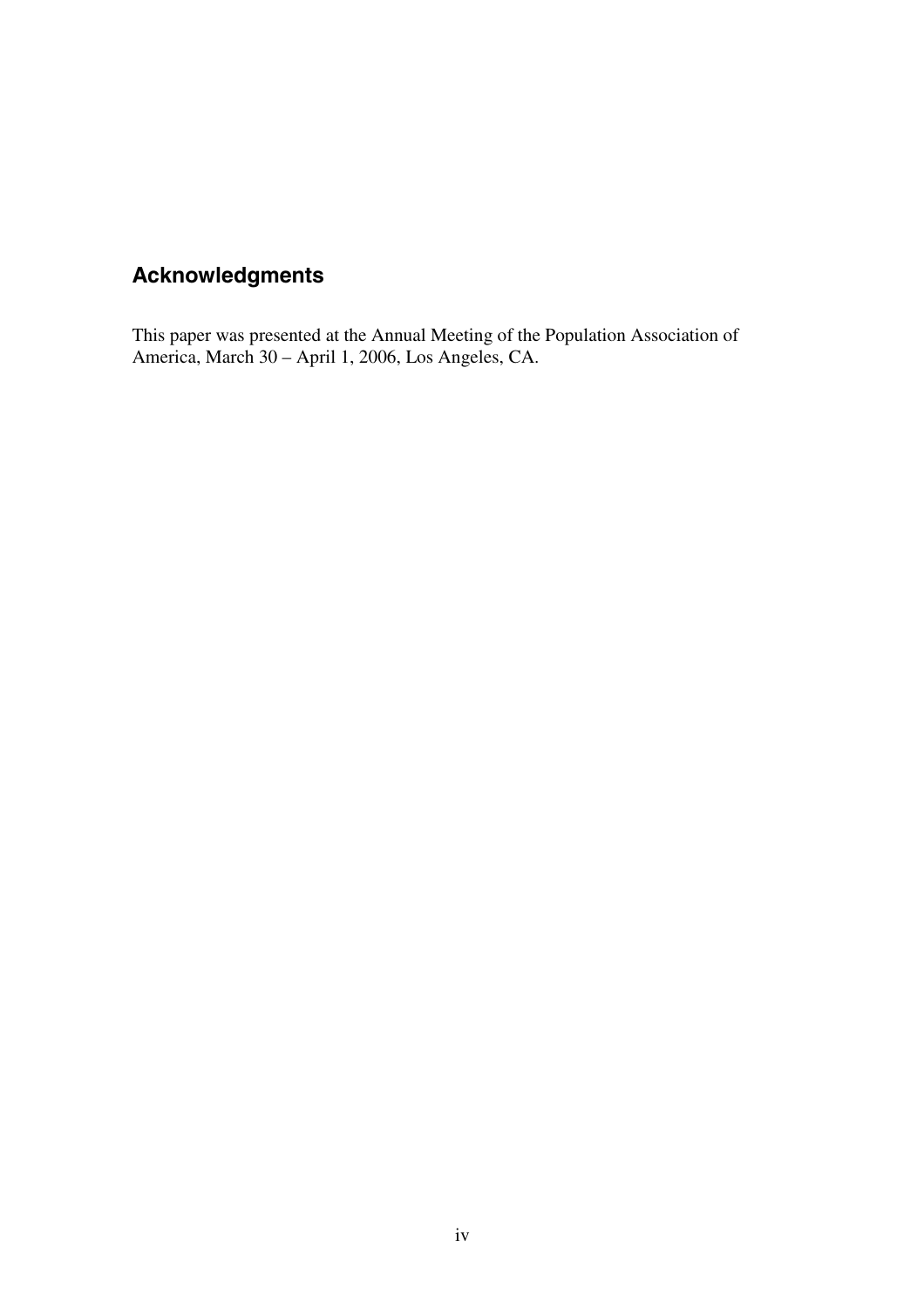## **About the Authors**

Wolfgang Lutz is the Leader of the World Population Program at IIASA.

Vegard Skirbekk is a Research Scholar in the World Population Program at IIASA.

Maria Rita Testa is a Research Scientist at the Vienna Institute of Demography of the Austrian Academy of Sciences.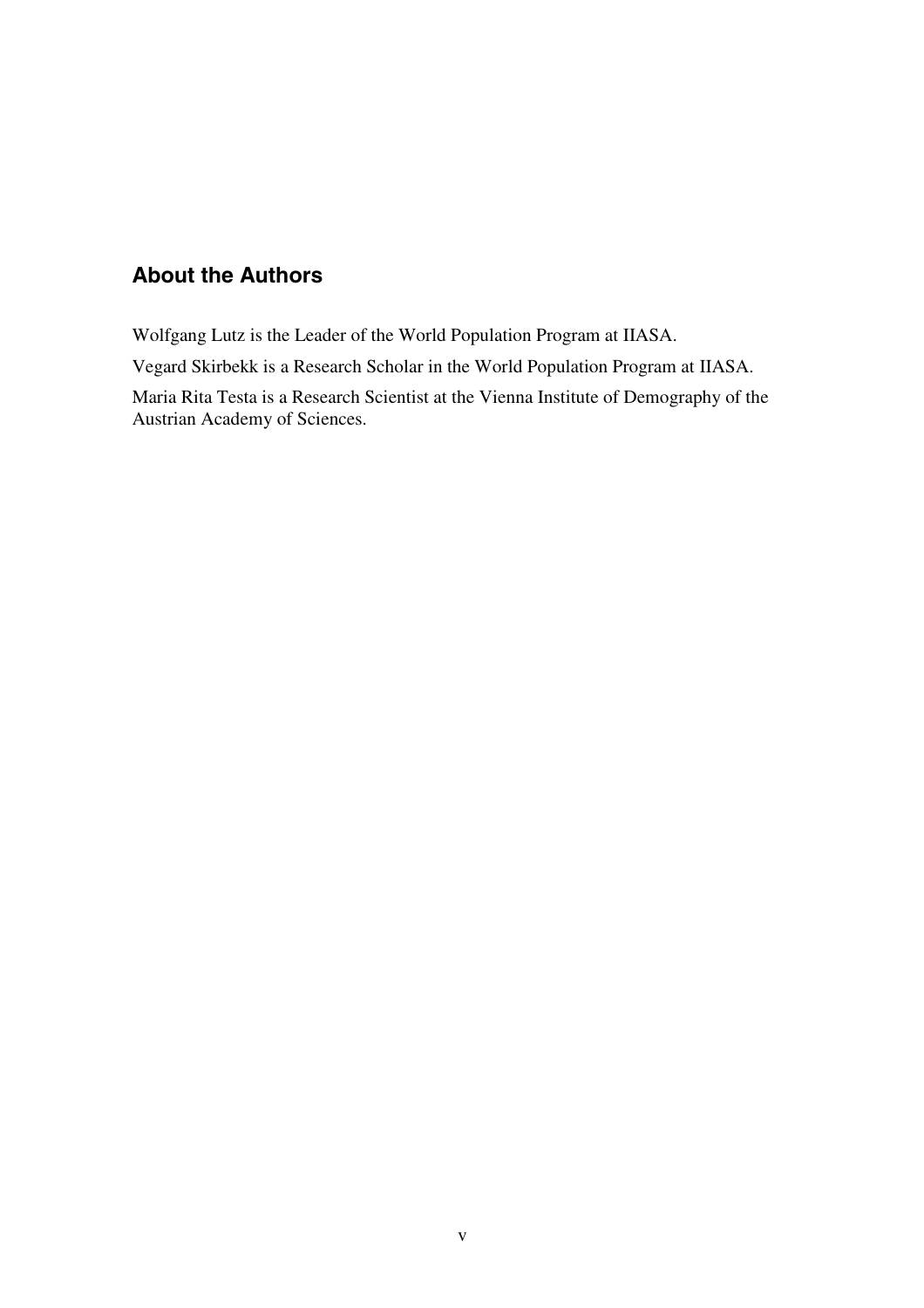## **The Low Fertility Trap Hypothesis: Forces that may lead to further postponement and fewer births in Europe**

Wolfgang Lutz, Vegard Skirbekk, Maria Rita Testa

#### **1. Introduction**

Over the last three decades birth rates have been on the decline in virtually all countries of the world, and it is estimated that already more than half of the world's population has below replacement level fertility (Wilson 2004). An increasing number of countries have birth rates that are not just somewhat below replacement fertility, but far below that level. Measured in terms of the Total Fertility Rate (TFR), currently 34 countries have fertility levels of 1.5 or less (PRB 2005).

Is this low fertility here to stay? Will the birth rates recover or even continue to fall? Nobody knows! So far the social sciences have not produced a plausible theory of fertility that would have predictive power. There are not even many testable hypotheses in the field of fertility trends. In a recent paper, Lutz (2006) tries to summarize different arguments that have been put forward in the literature which suggest either higher or lower fertility in the future. He finds roughly an equal number of arguments for both directions, but there is no basis for weighting them in order to come up with an estimated net effect. Moreover, few of these arguments are precise enough to be subject to empirical testing. This is particularly the case with the rather vague arguments that suggest continued declines in fertility. Hence, the main purpose of this paper is to present and discuss a clearly-structured and consistent hypothesis which suggests that the birth rate in Europe will continue to decline, the key premises of which can be empirically tested. The purpose for doing so is to contribute to a more rational scholarly discussion about the future of fertility which could also be an important basis for the question whether governments should intervene and try to influence the course of fertility. Presenting the logic of this hypothesis and some supporting evidence does not imply that the authors actually believe that – viewing all things together – fertility will continue to decline. As should be done in scientific analysis, we try to separate our own beliefs from the scholarly discussion of a specific line of reasoning.

The notion of a low fertility trap hypothesis (LFTH) has recently been introduced by Lutz and Skirbekk (2005) in the context of a paper dealing with policies addressing the tempo effect in low fertility countries. There the main argument was: If such a low fertility trap exists, then the rationale for implementing policies that would give a short-term boost to period fertility levels would be strengthened. Since there was not much elaboration of the LFTH itself in that paper, we will try to present a more extensive discussion here.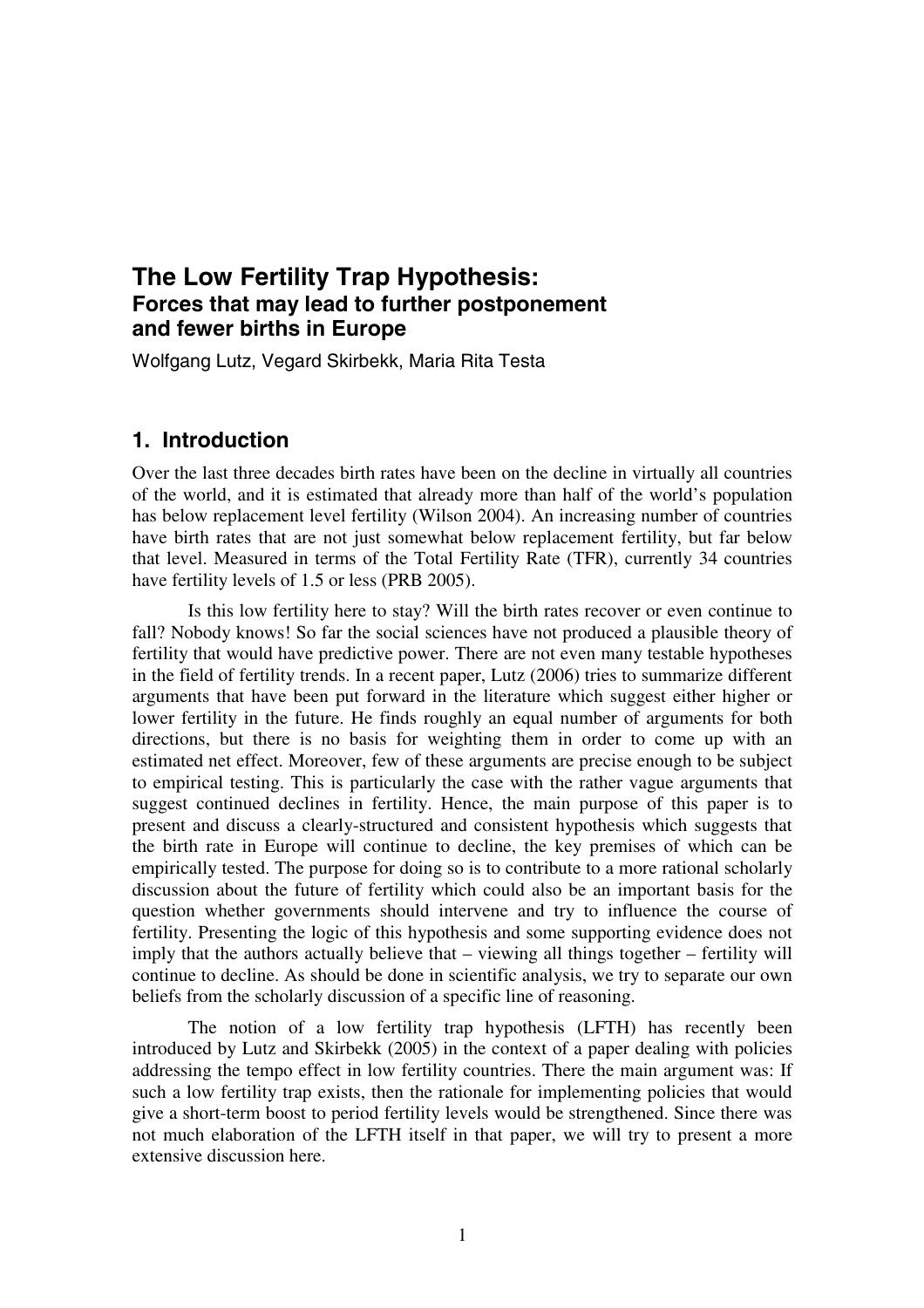The paper will be structured as follows. After a short review of what recent international population projections assume about future fertility trends, we will present the full hypothesis and show how its different elements can work together to result in fewer births in the future. Then we will discuss separately the three elements of LFTH: the demographic, the sociological and the economic argument. We will end with a discussion about the empirical testability of the hypothesis and possible policy implications.

## **2. Why do current population projections assume that life expectancy continues to increase while fertility stops to decline?**

In the past decades, population projections were based on the expectation that after the end of the demographic transition, life expectancy would reach a certain maximum level and fertility would stabilize over the long run at around replacement level. The United Nations population projections give the longest series of consistent projections for all countries in the world and serve as a model for a large number of national population projections. Until very recently, they have assumed that there is a maximum life expectancy that no country in the world will surpass. In the 1973 assessment, this maximum life expectancy was assumed to be 72.6 years for men and 77.5 years for women (Bucht 1996). As time passed, many countries came close to or even passed this assumed maximum life expectancy. As a consequence, the UN has been slowly moving the assumed maximum life expectancy upwards. In the 1982 assessment of the UN projections, the maximum age was assumed to be 75 years for men and 82.5 years for women. Only 20 years after this assumption was made, a large number of countries had already surpassed the assumed maximum age and the trend in increasing life expectancy shows no sign of leveling off. In fact, the trend in the countries with the world's highest life expectancy at any point in time shows an almost perfectly linear trend for more than a century with no sign of leveling off (Oeppen and Vaupel 2002). As a consequence, in their most recent population projections, the UN has given up the assumption of a maximum life expectancy and assumes continuing improvements, although at a slowing speed (UN 2004). Most other statistical agencies now also assume a continued increase in life expectancy.

But what about the future trend in fertility? In 1998, with a rapidly increasing number of countries falling much below the previously assumed magic target level of 2.1 children per woman, the UN (1999) finally abandoned their previous assumption that all countries of the world would converge to 2.1 and that no country that was still above 2.1 would ever fall below 2.1. This magic number is now assumed to be 1.85. All countries that are now already below 1.3 are assumed to recover rather quickly to 1.85; countries that are still above 1.85 are assumed to never fall below that level. Eurostat (2005), in its most recent round of national population projections for all 25 EU member countries, makes significantly lower fertility assumptions than the UN in its medium scenario, which is considered to be the most likely one. Eurostat makes its assumptions in terms of cohort fertility, which is a much more stable indicator, and basically assumes that cohort fertility will not decline any further but rather will stabilize at it current level. In many cases this implies a moderate, near-term increase in period fertility, but much lower levels than assumed by the UN medium variant.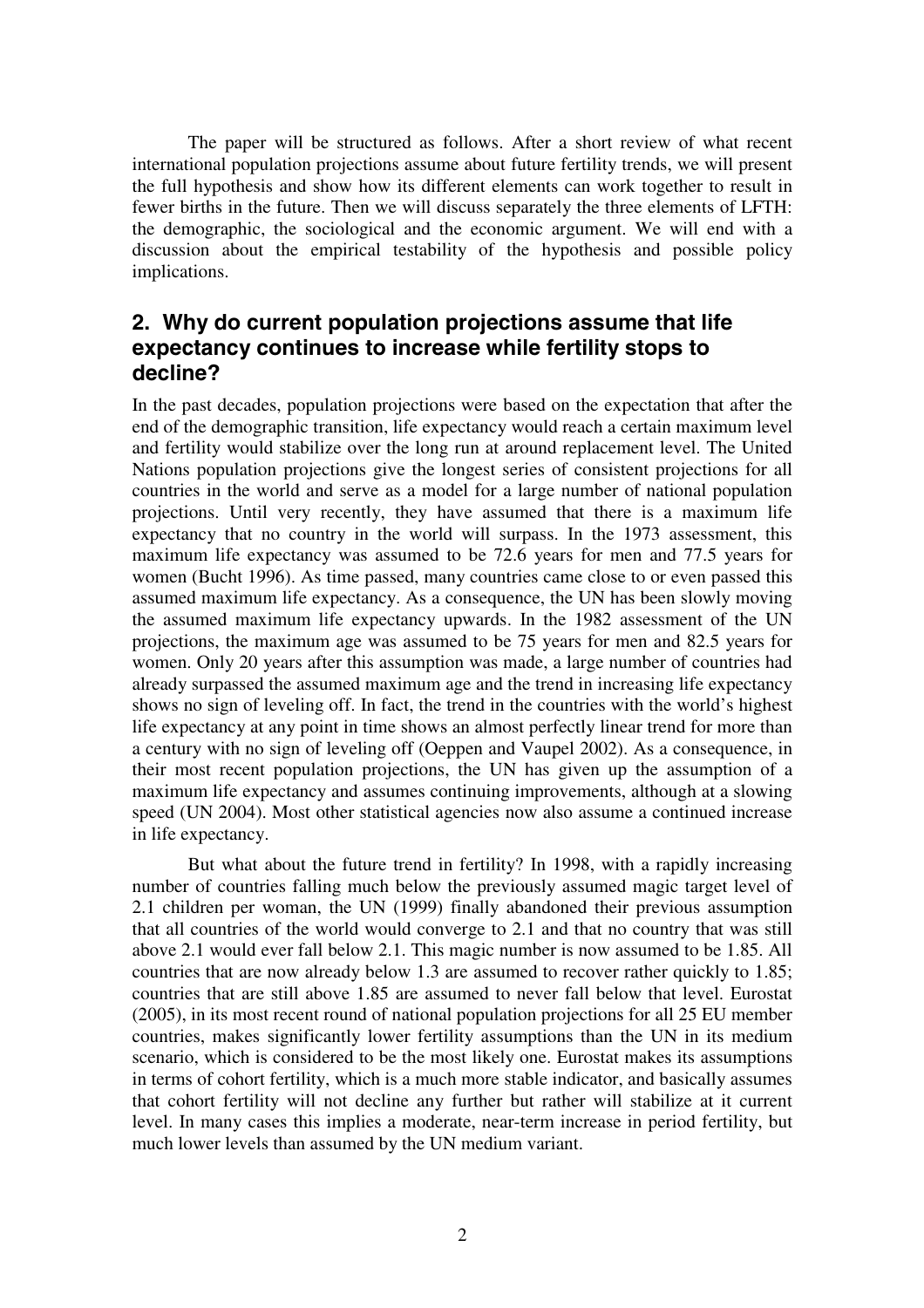

Figure 1. Trends in cohort fertility (empirical and as assumed by UN and Eurostat projections) for three selected European countries: Italy for Southern Europe, Austria for Central Europe, and Sweden for Northern Europe.

Figure 1 shows the trends in cohort fertility for three selected European countries: Italy for Southern Europe, Austria for Central Europe, and Sweden for Northern Europe. It gives the empirically-observed, completed cohort fertility, followed by the assumed fertility rates according to the UN (2005) and the Eurostat (2005) population projections, starting from the birth cohort of 1935 and going for 100 years to the birth cohort of 2035. Up to the birth cohort of 1965, the data are entirely empirical; after 1970, they are a mixture of empirical data for the younger ages and assumed fertility rates for the older ones; from the cohort of 1990 onwards, they are entirely assumed data according to either the UN or the Eurostat projections.

The empirical data for Italy and Austria show an almost linear, steep decline in cohort fertility, from the cohorts born in 1935 to those born in 1985. For these 40 years,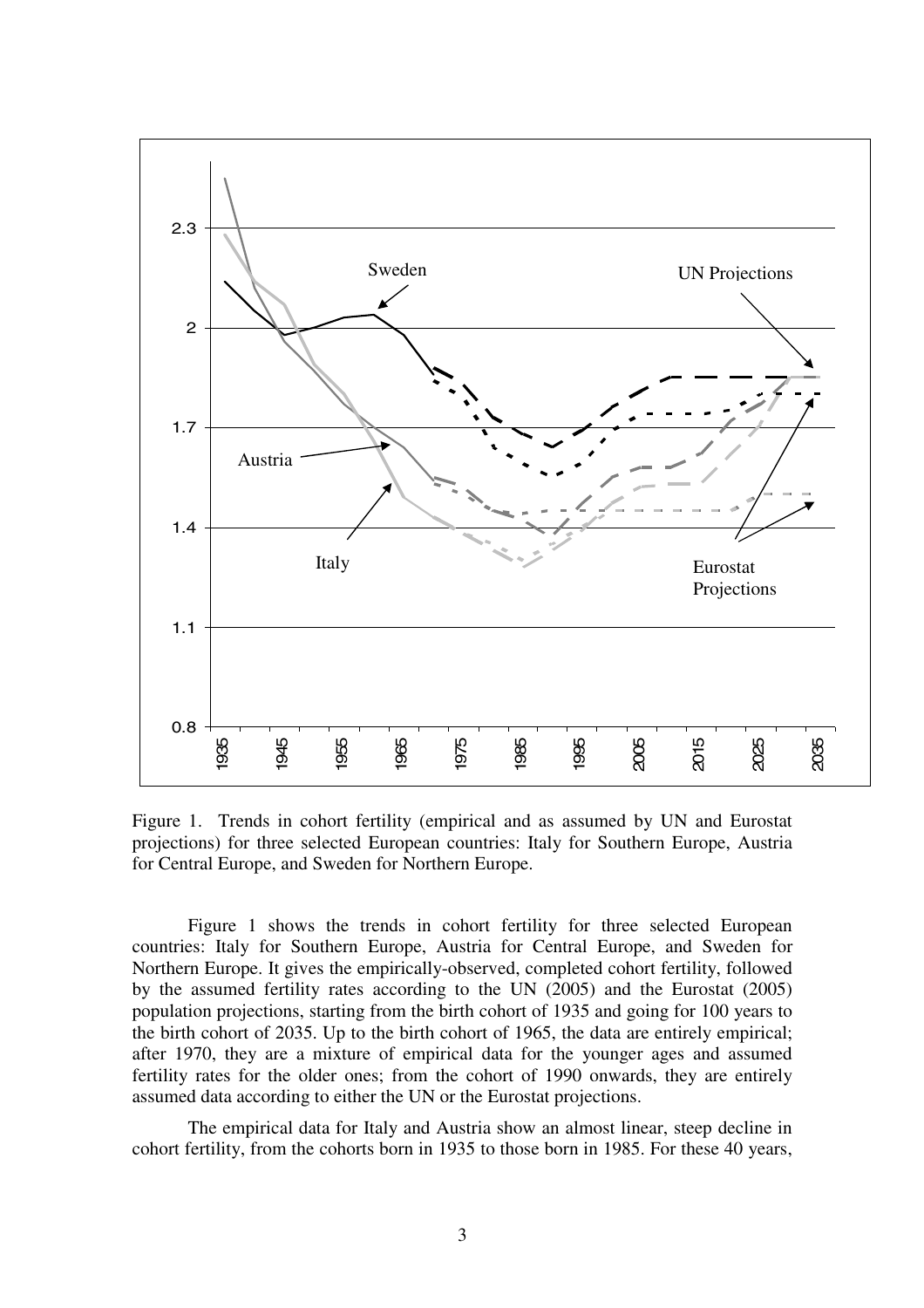each successive cohort had lower completed fertility than the previous one. The fertility trends assumed by Eurostat and the UN imply an abrupt end of the pervasive trend only for the cohorts born after 1985. The UN even implies a significant increase. For Austria and Italy, the UN assumes that cohort fertility would increase with almost the same speed as it decreased over the past decades, and the birth cohorts of 2025 will again have the same level of fertility as the birth cohorts of 1950. The Eurostat assumptions are less extreme and assume only an increase back up to the level of the cohorts born in 1965 for Italy and Austria.

The cohort trend was less linear in Sweden. After an initial decline, the birth cohorts of 1945 to 1960 saw a moderate increase in completed fertility levels which then was followed by a steep and almost linear decline parallel to those in Italy and Austria. But since cohort fertility in Sweden is currently still at a significantly higher level than in the two other countries, Eurostat, according to its philosophy of constant cohort fertility, assumes levels for the future that are not so different from the 1.85 that the UN assumes for all countries in the world. Hence, in Sweden, the UN and the Eurostat assumptions imply an abrupt discontinuity in the trend of cohort fertility.

For what reasons do these projections assume such an unusual reversal in the trend? Typically in trend analysis, one would need to come up with a very strong and convincing reason to justify such a deviation from the pervasive trend of the past 50 years of cohort experience. Even more surprisingly, not even the low fertility scenarios produced by these agencies assume a continuation of the trend of the past decades. Furthermore, none of these population projections provide the users with a clear theoretical reasoning for why, in the case of fertility, the declining trend is assumed to reverse, while in the case of mortality, it is assumed to continue. When looking at the assumed drivers of mortality decline, ranging from lifestyle factors to medical progress, there are indeed good reasons to assume that likely improvements in these fields will result in further mortality declines. But the same seems to be true for the generally assumed drivers of the fertility decline of the past decades, ranging from the decline of traditional family patterns to more female education, continuing secularization and increasing uncertainty about the future resulting from rapid social change and globalization. There is no reason to assume a reversal in the trends of many of these determinants of fertility decline in the near future. But why do projections assume a reversal in the trend of the outcome, i.e., fertility?

This deviation from the conventional rules of trend analysis must have to do with strong beliefs that somehow there is a powerful force that will stop and even reverse the trend, i.e., that at the individual level, people will always want children, and that at the aggregate level, human populations would not voluntarily shrink and age to an extent that would be socially disruptive or in the very long run even mean extinction. From an evolutionary perspective, these seem to be reasonable assumptions because a species without a drive to reproduce would not have survived to this day. But there is a strong counterargument, namely, that through the introduction of modern contraception, the evolutionary link between the drive for sex and procreation has been broken and now reproduction is merely a function of individual preferences and culturally determined norms. Since social norms can change and in related fields, such as the role of women in society, have indeed shown fundamental changes over the recent history, it cannot be ruled out that the social norms about the desire to have children will see similar, fundamental changes over the coming decades. Since such norms tend to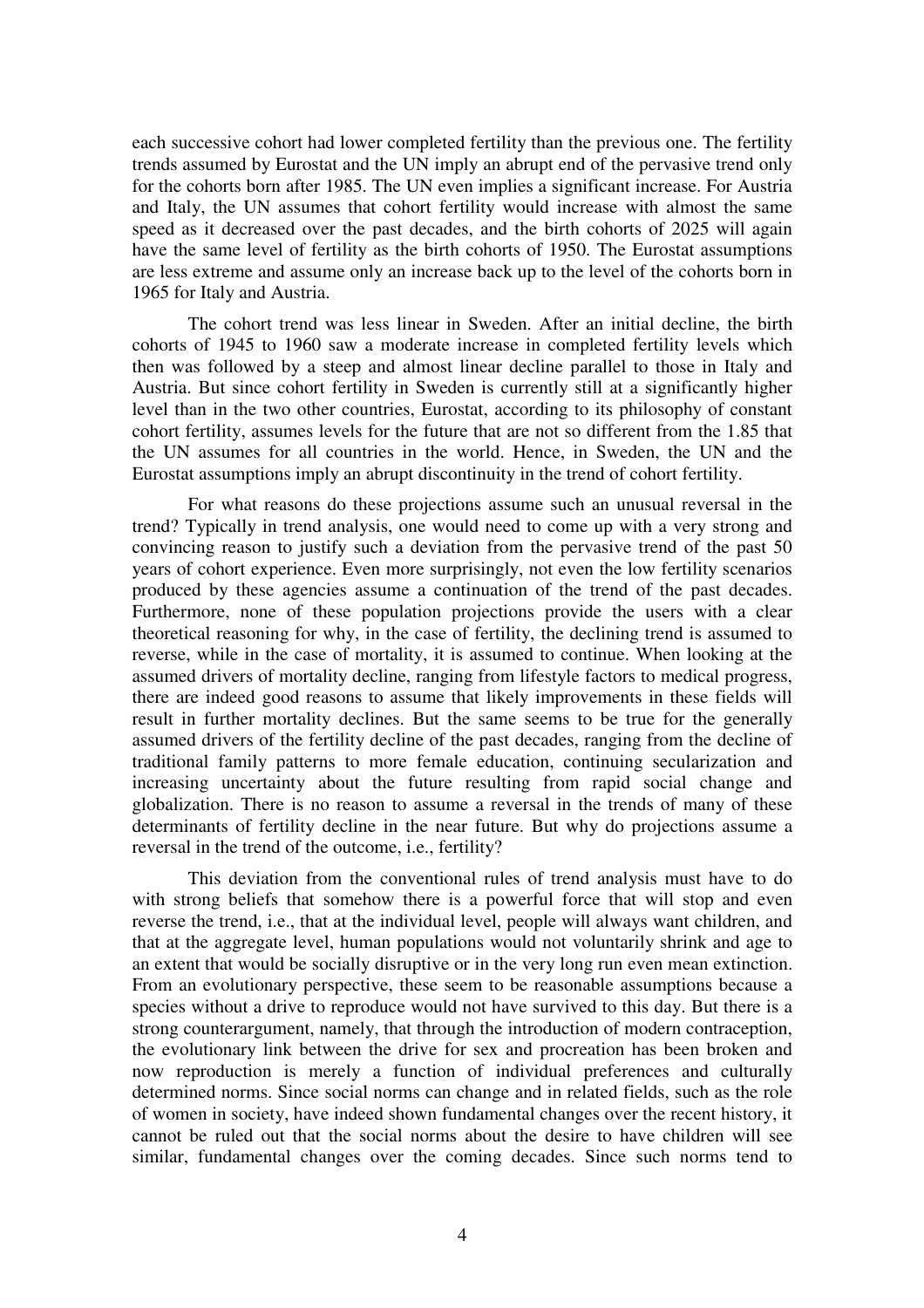change very slowly and the widespread use of modern contraception is only a rather recent phenomenon in Europe, the current, still apparent desire for children (although already on the decline in some countries) may simply reflect a cultural lag. This lag could be similar in nature to the well-studied lag in desired family size in the process of demographic transition, in which high fertility desires can persist several decades after infant and child mortality have declined.

Whether after the break of the evolutionary link between sex and fertility the future of reproduction is entirely a function of potentially instable, individual preferences and social norms, or whether there are other aspects of human nature, such as a caring reflex (at least among women), that may ensure a persistence of a certain desired family size, is a question that needs much further research. Here it is sufficient to conclude that there does not seem to be any "natural law" that would stop fertility from falling further, should preferences and norms change accordingly.

#### **3. Three mechanisms that may cause a downward spiral in future birth rates**

Our thinking about the possibility of a low fertility trap was triggered by the recent observation of Peter McDonald (2005), who said that there tend to be two distinct groups of low fertility countries: those where the TFR has stayed above 1.5 and those where it has fallen below the supposedly critical level and stayed below ever since. McDonald also points at the fact that in a recent UN survey about population policy, all countries with TFRs of 1.5 or below say that they consider their fertility level as too low. McDonald hypothesizes that it is more difficult for a country to bring fertility up to, say, 1.6 once it has already fallen to levels of 1.3 or 1.4 than to keep fertility above 1.6. From this assumption he derives the recommendation to governments that they should make efforts to keep fertility above this critical level and let not fall it below.

Whether or not one assumes that there is a specific critical watershed level around a TFR of 1.5 – we do not want to make this point in our paper – the underlying thinking of a non-linear dose-response relationship between government efforts and the response of fertility is a welcome contribution to broadening our thinking about the relationship between potential drivers of fertility and the actual fertility change. Because linear regressions have become such a popular analytical tool, we are used to thinking that a unit change in the driver always results in a certain change of fertility, no matter at what level of fertility and under what side conditions this happens. But there are likely to be all kinds of non-linearities and possible feedback loops that may result in a bifurcation process. This may include what sociologists might call a change in the demographic regime. For fertility this may imply that once fertility has fallen below certain levels and stayed there for a certain time, it might be very difficult, if not impossible, to reverse such a regime change. Recent work by Rindfuss et al. (2004) on social transitions in Japan supports this assumption of non-linear, self-reinforcing processes in social change with thresholds and tipping points.

Is it justified to call this possible mechanism of irreversible (or hardly reversible) regime change a "trap," a notion that neither McDonald nor Rindfuss use? If a trap is defined as an unpleasant situation (governments would rather see higher fertility) into which one enters unintentionally and of which it is very difficult to get out, then indeed the described demographic regime change may be called a trap. But in addition to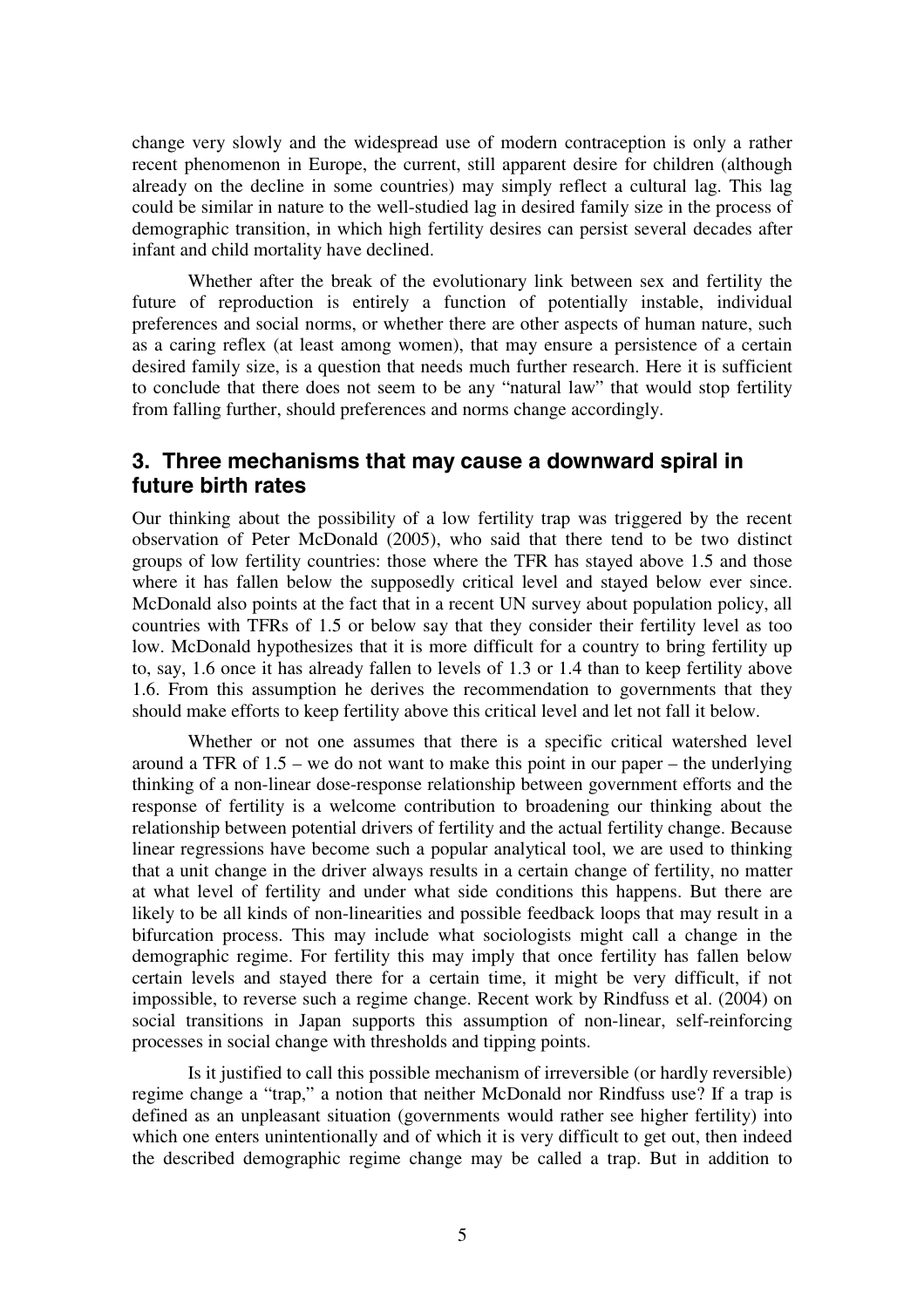postulating the possibility of such a tipping point in fertility, it would be good to be able to identify and describe the possible mechanisms that would constitute such a selfreinforcing process toward lower birth rates, and consequently accelerating the ageing and shrinking that are difficult to escape. In the following we will describe three such mechanisms: a demographic one, one related to social norms and an economic one.

The LFTH as presented here consists of these three independent elements that all work in the same direction and can reinforce each other. While the first is a demographic accounting truism, the two others are testable sub-hypotheses. One may classify the three mechanisms as demographic, sociological and economic. To better distinguish between these three independent forces, we call them LFT-1 to LFT-3. In this section we will give a short overview and show in a schematic chart how they independently influence the birth rate. In the following sections we will then discuss LFT-2 and LFT-3 individually, because they are not yet as well understood as LFT-1.

On the left-hand side of Figure 2 we see the different measures of fertility. Since the different assumed mechanisms influence these different aspects of fertility in different ways, it is important to clearly distinguish between them. At the bottom we have the end result of this chain of influences, which is the absolute number of births in a population. This is what matters for population growth and for the change in the age structure; therefore, it is seen as the final *explanandum* in our analysis. If populations of different sizes shall be compared, then the absolute number of births can be replaced by the crude birth rate, which is an equivalent measure, the only difference being that it is standardized by the total population size. The absolute number of births is, in turn, a direct function of the age-pattern of period fertility and the age structure of the population. Period fertility, in turn, results from a combination of cohort fertility and shifts in the timing of fertility, which can have different determinants. Finally, we assume that the level of cohort fertility is also influenced by norms indicating the ideal personal family size. These norms are also subject to changes as will be described. In studies about the determinants of birth rates, it is not yet common to clearly distinguish between these four different levels of measuring reproduction. If it were to be used more consistently, it could help avoid unnecessary confusion.

As described in Figure 2, LFT-1 operates at the level of **population dynamics** and refers to what demographers sometimes call the negative momentum of population growth. It is based on the well-known, demographic mechanism that the age distribution of a population exerts an independent influence on the number of births or the crude birth rate, which is not a function of the fertility level of that period, but results from past fertility, mortality and migration. This momentum can be a force towards shrinking in the case of a history of very low fertility that has modified the population age structure to such an extent that fewer and fewer women will enter the reproductive age and, hence, the number of births will decline, even in the hypothetical case that fertility instantly jumped to replacement level. This process in itself causes a downward spiral in the number of births. If there are fewer births today, there will be fewer potential mothers down the road, which in turn will bring the number of births further down.

This purely demographic mechanism (LFT-1) is shown in the lower left corner in Figure 2. It shows the absolute number of births in a given year as a function of the level of period fertility and the age structure of the population. While the level of period fertility is determined by the rest of the model, the two solid lines give the feedback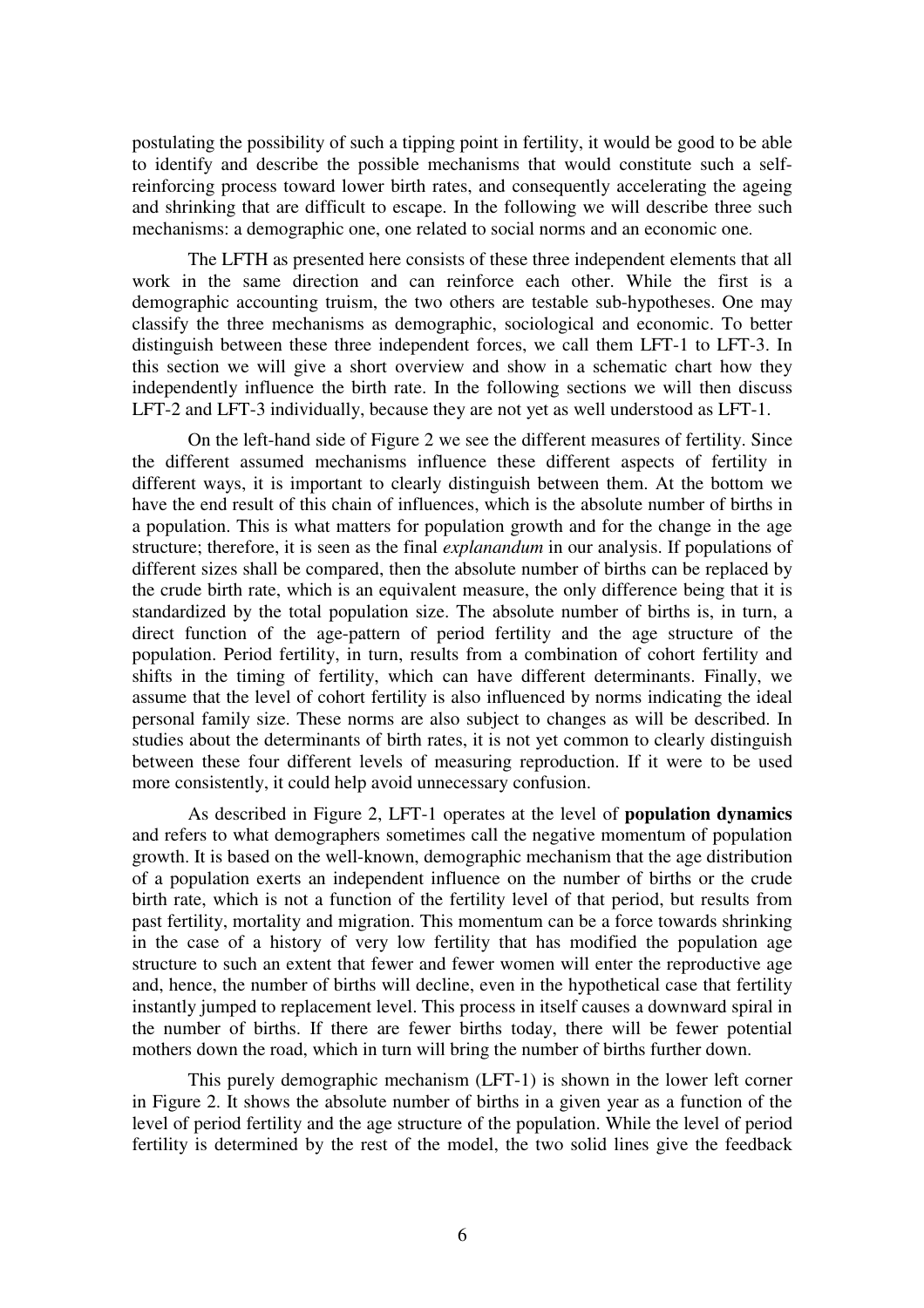mechanism that is part of LFT-1: The number of births influences the age structure of the population and some three decades later, this modified age structure determines how many births will result from a given level of period fertility. Of course the age structure can also be influenced by mortality and migration, but this is viewed as exogenous in LFTH. Instead of the absolute number of births, one may consider the crude birth rate (births divided by the total population size) as an output variable that lends itself better to international comparisons. But in the end, it is the number of births that counts in determining the age structure and, hence, all consequences of a changing age structure.



Figure 2. The demographic (LFT-1), sociological (LFT-2) and economic (LFT-3) mechanisms that constitute the Low Fertility Trap Hypothesis.

LFT-2 refers to a mechanism based on **sociological reasoning**. It is structured around the concept of personal ideal family size, which is assumed to be one of the factors determining actual cohort fertility. Personal ideal family size tends to be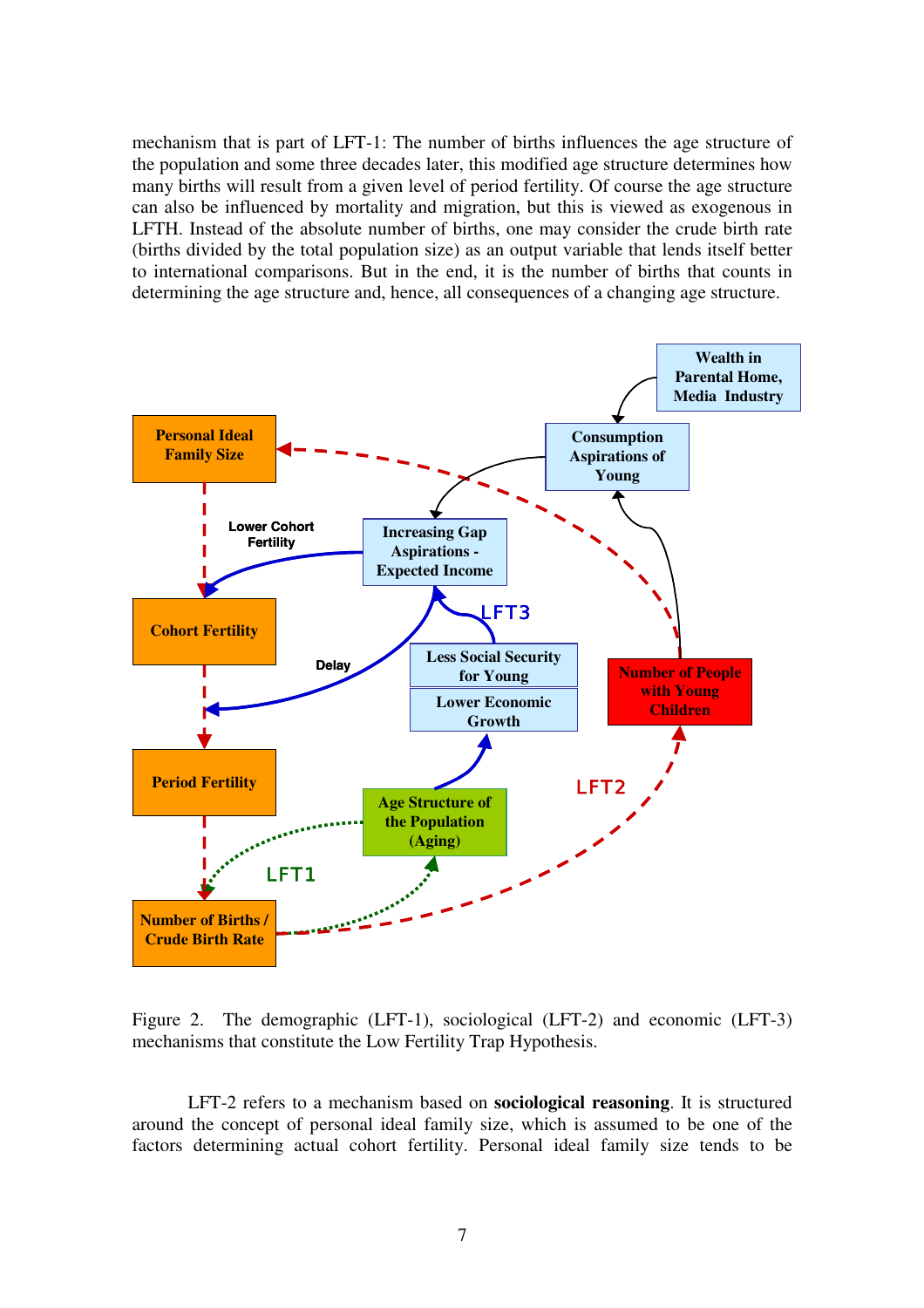markedly higher than actual fertility, but it seems to be on the decline in several European countries (Goldstein et al. 2003). LFT-2 is based on the hypothesis that such a decline is triggered by declines in actual fertility some time ago. It is assumed that through the processes of socialization and social learning, the social norms and in particular the family size ideals of the young generation are influenced by what they experience around them in term of families with young children. The fewer the children belonging to the environment that the young people experience, the lower the number of children that will be part of their normative system in terms of what is a desirable life. Hence, in Figure 2, the feedback loop goes from the actual number of births in a population to the number of people with young children a few years later. This in turn is viewed as a key determinant of the personal ideal family size.

LFT-3 is based on an **economic rationale** referring to the gap between personal aspirations for consumption and expected income, which is assumed to result in fewer births. This argument is directly derived from Richard Easterlin's (1980) relative income hypothesis which claims that it is not the absolute (expected) income that matters, but rather income relative to the aspirations that are largely formed in one's youth, and greatly dependent on the standard of living in the parental home. This first element of Easterlin's hypothesis has always been in the shadow of the second, much more controversial element, namely, that small cohort size will result in higher expected income. In this hypothesis, we will only refer to the first element, which is the less problematic one and has given the relative income hypothesis its name. In the more detailed discussion below, we will elaborate a bit on the second part, which does not seem to be a dominant force prevalent in Europe today.

In Figure 2, LFT-3 is represented by the solid lines. The gap between aspiration and expected income is a result of distinct changes affecting these two factors. As to expected income, a declining number of births is shaping the age distribution in a way that will result in more rapid ageing, which in turn triggers necessary changes in the current social security system, which typically means cuts that will mostly effect today's younger cohorts while being softer and more gradual for the older ones. In addition to this rather evident deterioration of expected social security benefits for the younger cohorts, rapid population ageing may also result in lower productivity and consequently in a globalized economy, less investment and lower economic growth in the future. Both factors are resulting in a more pessimistic economic outlook for today's younger generations, which is widely documented in opinion surveys. On the other hand, aspirations for material consumption are probably higher today than they ever were before. Today's youngsters are not only experiencing an unprecedented degree of exposure to advertising aimed at further raising the aspirations for consumption, but they also tend to come from relatively wealthy homes, their parents having fully benefited from the economic boom of the past decades. There is also a demographic factor: due to the fertility decline, since the 1970s children have had to share parental wealth with fewer siblings, a factor that helped to raise the standard of living to which they have become accustomed.

In terms of the effect of this widening gap between aspirations and expected income (in the left column of Figure 2), we may assume two different effects of fertility. First and foremost, this declining, relative income would (according to Easterlin) affect the quantum of fertility, i.e., cohort fertility. But the extensive recent literature on the postponement of fertility and the resulting increase in the mean age of childbearing,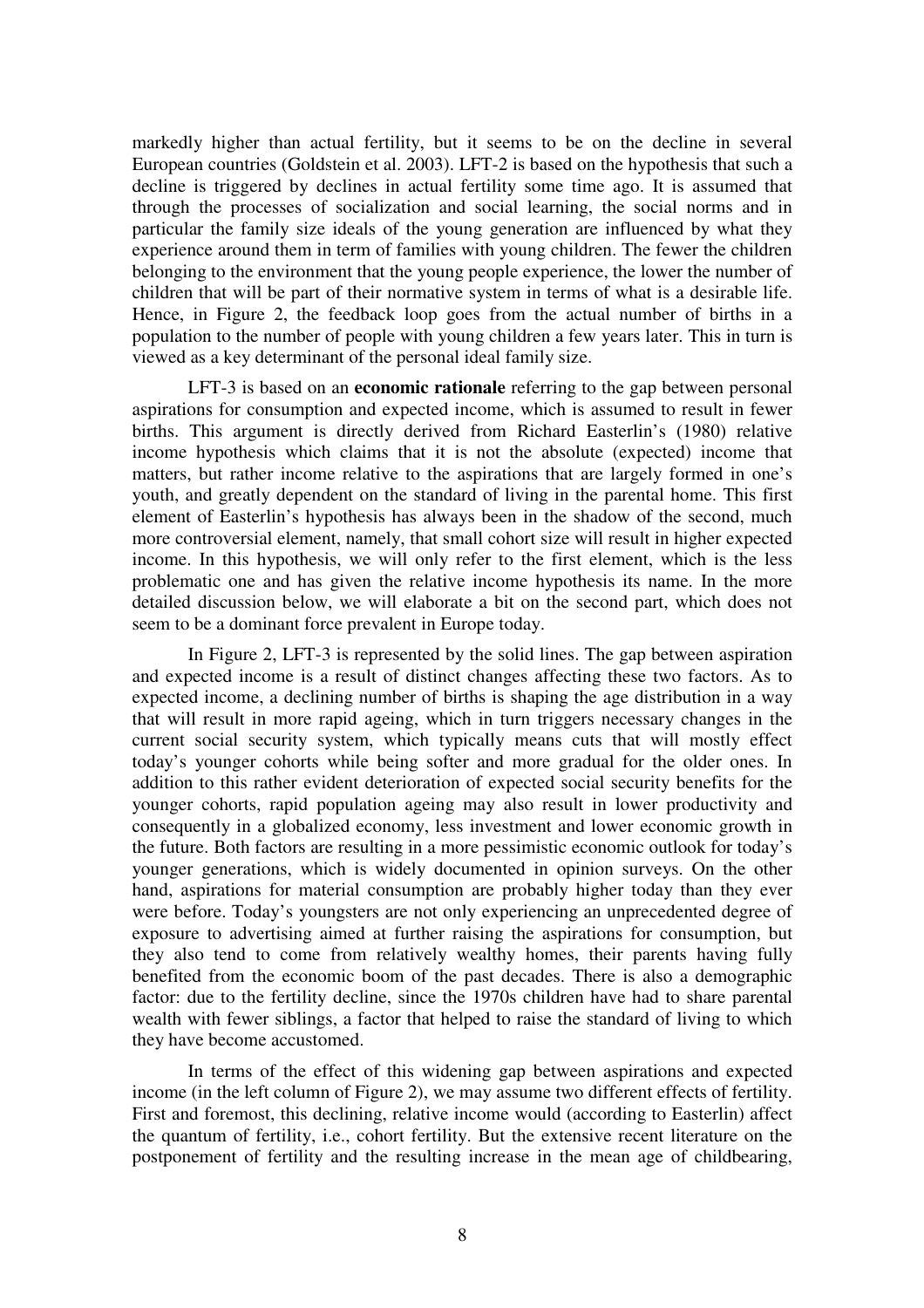which has an independent effect on depressing period fertility (the tempo effect), suggests that such a gap would also result in postponement. Young people are not yet certain how their future income will develop. Therefore, a likely reaction is to postpone the decision to have children until a later date when the future may look clearer. Hence in Figure 2, we have two effects of declining relative income, one on the translation of personal ideals into actually wanted cohort fertility, and the other in the process of the timing of fertility, i.e., the translation of cohort into period fertility.

In the following sections there will be more detailed discussion of LFT-1 and LFT-2 mechanisms. Since LFT-1 has already been well studied and documented, it suffices to say that this simple consequence of the dynamics of age-structured populations implies that as a result of low fertility over the past years, fewer women (potential mothers) will be entering the reproductive age in the future. This exerts a significant downward pressure on the absolute number of births and the crude birth rate. It has been estimated that several countries and the EU as a whole have recently entered a period of negative population momentum, which technically is defined as an age structure implying future population shrinking, even if fertility should instantly increase to replacement level (keeping mortality constant and assuming no migration) (Lutz et al. 2003). With historically-given age structures, this negative momentum is an independent force toward fewer births in the future. The lower the fertility rate in the near term future, the stronger the force of negative momentum in the longer term future. While this demographic component of the LFT is purely an accounting effect at the aggregate level, the following two mechanisms relate to behavioral aspects.

## **4. LFT-2: Declines in ideal family size**

The second element of LFT relates to changes in ideal family size. It is based on an assumed reciprocal interaction between ideal and actual family size. Since this has already been discussed in other publications, we will only summarize the state of the discussion here and not present any new empirical data.

In demography there has been a long research tradition which is based on the assumption that at least to a certain degree actual fertility is influenced by fertility preferences. This is also reflected in the fact that several indicators of fertility preferences have become standard components of fertility surveys around the world for several decades. These indicators include societal ideal, personal ideal, desired family size, expected family size and others. Such indicators have also become an important basis for population policy rationales, particularly in developing countries where the main rationale of the Cairo 1994 ICPD rests on the observation that in many developing countries, desired family size is lower than actual fertility and hence policies should help couples to close this gap by meeting the unmet need for family planning, which in consequence would lead to lower fertility rates. In low fertility countries, a gap exists in the other direction, with ideal family sizes as measured in surveys being typically higher than actual fertility rates. This offers policymakers in Europe a seemingly convenient policy rationale to try to help couples to actually have the (higher) family size that they would like to have in any case. But so far trying to close this gap in Europe has been a less successful endeavor than closing the opposite gap in a number of developing countries (Hagewen and Morgan 2005).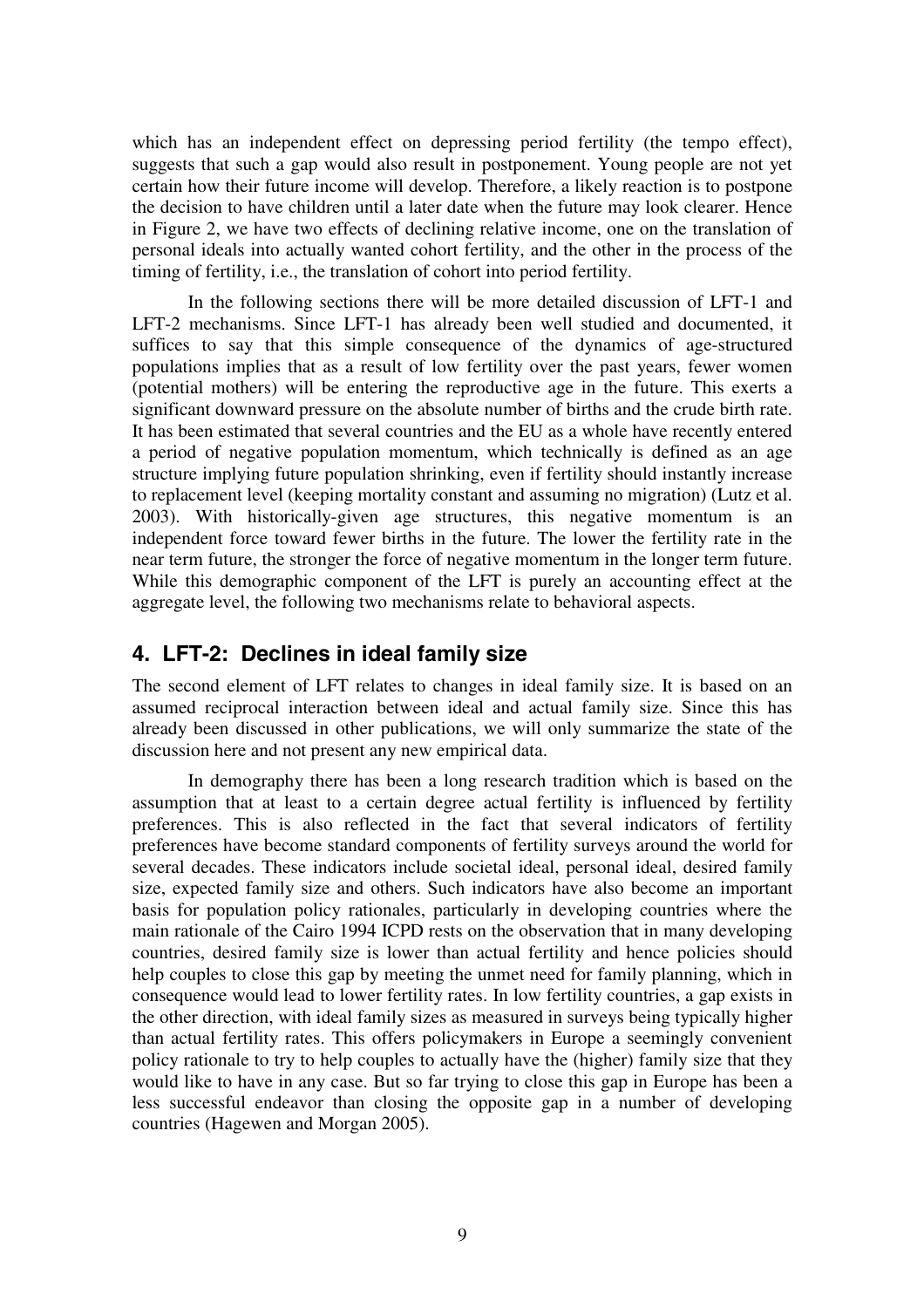While it is a relatively clear argument that couples who do not have access to acceptable forms of contraception have more children than they want, and that making such services available will result in closing the gap, it is less clear what should be made available to couples that have fewer children than they say they want. In modern societies couples have several competing preferences; since they usually cannot meet all these wishes at the same time (some may even be mutually exclusive), they usually have fewer children than they say in surveys they would like to have (Demeny 2003). For this reason, the stated family size ideals are also sometimes considered to be an upper bound for actual fertility (van Peer 2002).

But fertility preferences are not static; they tend to change over time and do so mostly in the direction of lower family size. In many (former) high fertility countries, rapid declines in desired family sizes are well documented by the series of World Fertility Surveys and Demographic and Health Surveys, and are assumed to be an important driver of the observed fertility declines. In the industrialized countries, measured ideal family sizes have been relatively stable (typically above replacement level) over the past decades, but there have been recent indications of a decline in some European countries (Goldstein et al. 2003). This is where LFT-2 comes into play and where it is assumed that after some years of stability, ideal family size may now enter a period of decline, particularly in those countries that recently experienced very low actual fertility rates.

There are good reasons to assume that preferences can be influenced by actual fertility. One can assume that the young generations form their own family size ideals, like other norms and expectations, by looking at the actual childbearing behavior of their parents or what they see as the family size of other influential people. As with many normative changes, there can be a significant time lag, which may explain why in many countries ideals still seem to be high, while at the same time actual period fertility is very low. A good example for such a lag in the change of family size norms can be found in the developing countries, where in the process of demographic transition, it often took several decades for fertility norms to change in reaction to mortality declines. But after such a lag, fertility norms have almost universally started to decline. The key question in this context is: Will fertility norms continue to decline or is there something that will keep them from falling below replacement level? With respect to actual fertility, for decades population forecasters have assumed that it would not fall below replacement only to find that already more than half of the world's population today is below replacement. Could this also happen to fertility ideals, particularly if one assumes that ideals are not independent from actual fertility? This follows the same logic as described by Rindfuss et al. (2004, p. 855) in the context of changing Japanese marriage behavior: "Changes in attitudes likely create a feedback mechanism, influencing behavior; and changes in behavior likely create a feedback mechanism influencing attitudes." Here the argument would go as follows: Once the number of children (siblings, friends, children seen in other families, media) experienced during the process of socialization falls below a certain level, the own ideal family size would become lower, which in course may result in further declining actual family size and still lower ideals in the subsequent generation.

The idea that changes in fertility preferences may lag behind changes in actual reproductive behavior is not new in the literature (Lee 1980). Recently, it has been taken as an explanation of the emergence of below replacement family size ideals in Europe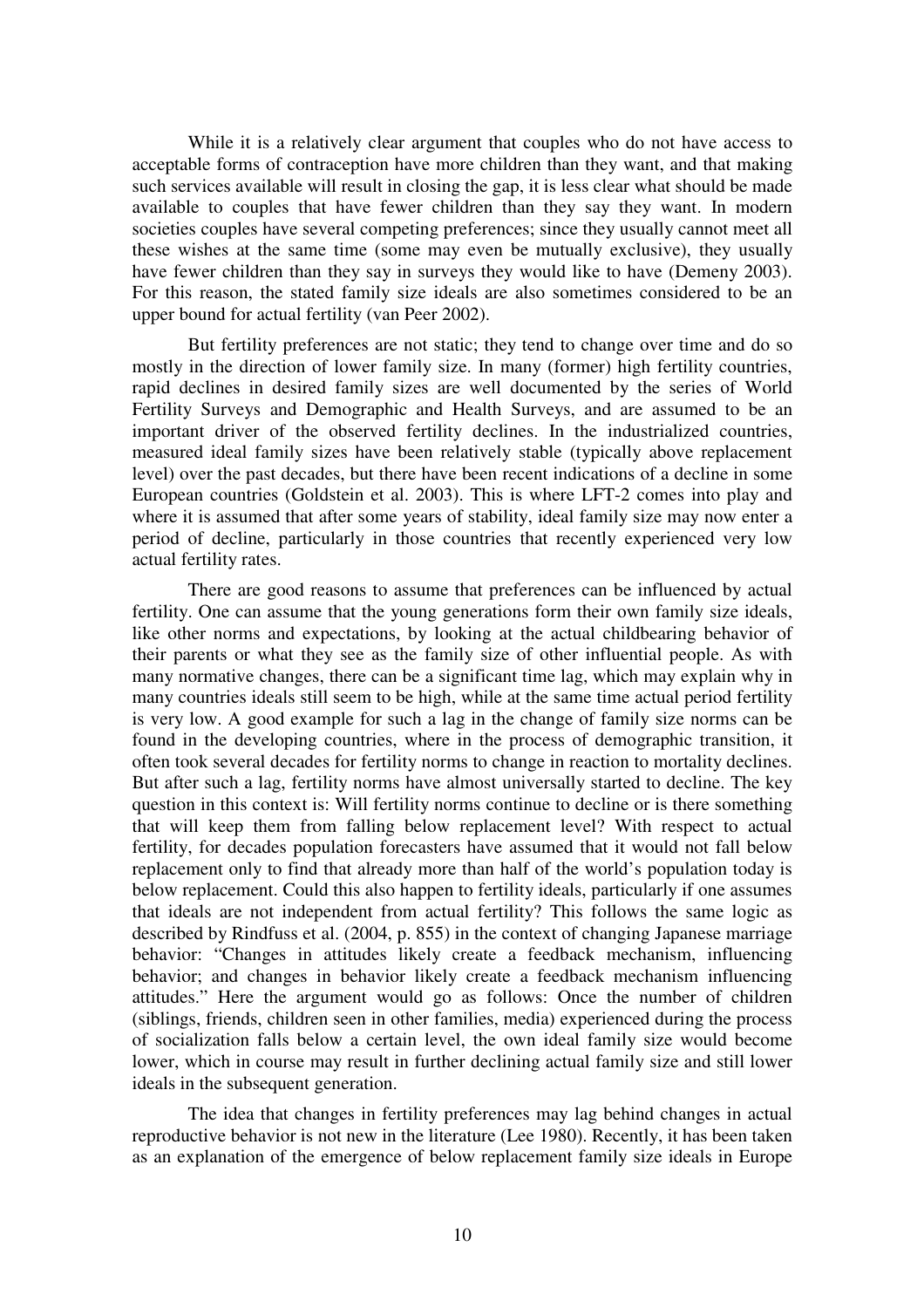(Goldstein et al. 2003). After decades of a large predominance of the two-child norm in fertility preferences, in 2001 young women in the German-speaking countries reported an average, ideal family size of 1.7 children (Goldstein et al. 2003). The authors explain such a decline by the drop of period fertility that in Germany and Austria occurred earlier than in other European countries. The German-speaking women showing subreplacement family size ideals for the first time were born during the baby bust of the 1970s and have been socialized in smaller families. These females' generations would have taken the actual family size of their parents' generation, i.e., one or two children, as a standard for their own ideal family size.



Note: INC = ideal number of children. Probabilities computed for the base individual (not enrolled in school, married, employed, living in a household with less than four adults, with a household income below average, living in the western region of West Germany). The two vertical lines denote the replacement fertility level (2.1 children) and the very low fertility level fixed at 1.5 children. In the sample, the *x*-variable ranges from 1.00 to 3.19, with a mean of 1.97 and a standard deviation of 0.36.

Figure 3. Effect of the mean number of children ever born among older generations on the younger generations' individual probability of a given ideal family size. All respondents were aged 20 to 39 and desired at least one child. EU-15, Year 2001. Source: Testa and Grilli (2006).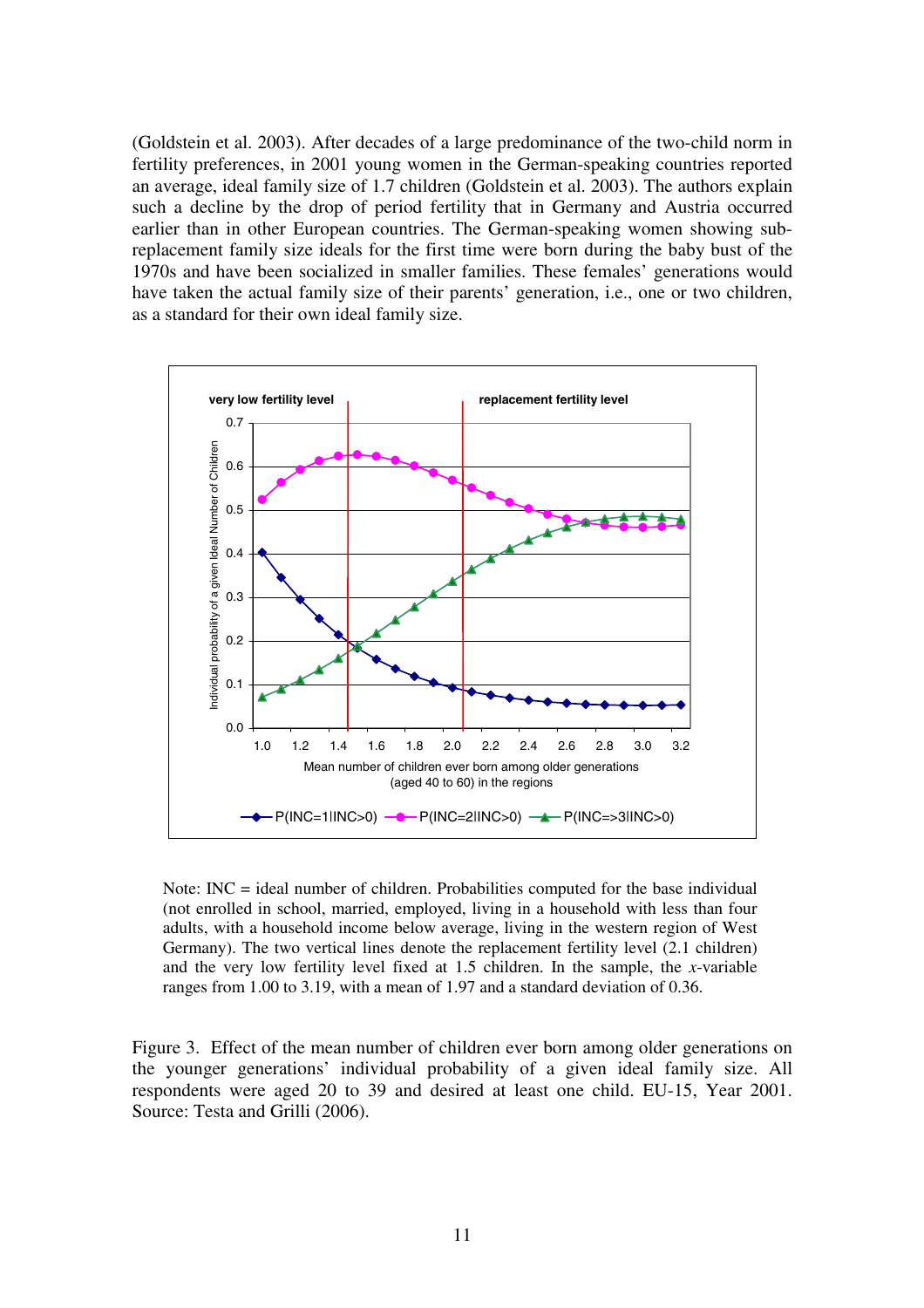Using a multilevel approach, Testa and Grilli (2006) give an empirical foundation to the assumption that changing fertility ideals lag behind the changes in actual reproductive behavior, and interpret this relationship in an intergenerational micro-macro framework, where the context plays a major role. The authors showed that in the regional fertility contexts, where the mean actual number of children of the old (parents) generations is lower, the young individuals have a higher probability to prefer smaller families (Testa and Grilli 2006). In addition, the authors found that such a relationship is stronger in areas with below replacement fertility levels, especially when fertility is below 1.5 children. Figure 3, taken from their analysis, plots the mean regional number of children born to the generation aged 40 to 60 versus the individual probability of preferring a given family size of young individuals aged 20 to 39 coming from the estimates of the multilevel model used by Testa and Grilli (2006). Although the figure has to be interpreted in a cross-section framework – the data come from one cross-sectional survey and simply reflect the regional differences – the picture can shed some light on the reasons why the two-child norm has been so stable in the last few years: at very low levels of actual fertility, the two-child norm starts to decrease and the ideal one-child family becomes more and more likely.

According to the authors, one of the possible mechanisms responsible for the relationship between contextual childbearing features and individual behavior may be the *social learning* process between young and old that does not necessarily have to go through the children-parent relationship, although the family context may take a very important role (Axinn et al. 1994; Murphy 1999; Fernández and Fogli 2005). However, further analysis would be needed to investigate which mechanism lies behind the intergenerational transmission of ideal family size.

The analysis by Testa and Grilli (2006) may provide an answer to a possible key criticism of such a hypothesis of a downward spiral of actual and ideal family size, namely, that declining fertility already experienced in the previous decades has not yet been accompanied by generally decreasing fertility ideals. An exciting new test of this hypothesis will be possible when the data from the Eurobarometer 2006, which has questions on ideal family size identical to that of 2001, become available.

## **5. LFT-3: The relative income argument**

#### **5.1. Easterlin's reasoning**

The main reasoning for this part of the low fertility trap hypothesis is directly taken from Richard Easterlin's (1980) relative income hypothesis. In a section on the determinants of fertility, Easterlin writes:

I believe that an important factor affecting a young couple's willingness to marry and to have children is their outlook for supporting their material aspirations. If the couple's potential earning power is high in relation to aspirations, they will have an optimistic outlook and will feel freer to marry and have children. If their outlook is poor relative to aspirations, the couple will feel pessimistic and, consequently, will be hesitant to marry and have children. … Note that two elements enter into the judgment about the couple's economic prospects. One is their potential earning power; the other is their material aspirations. (Easterlin 1980, p. 39)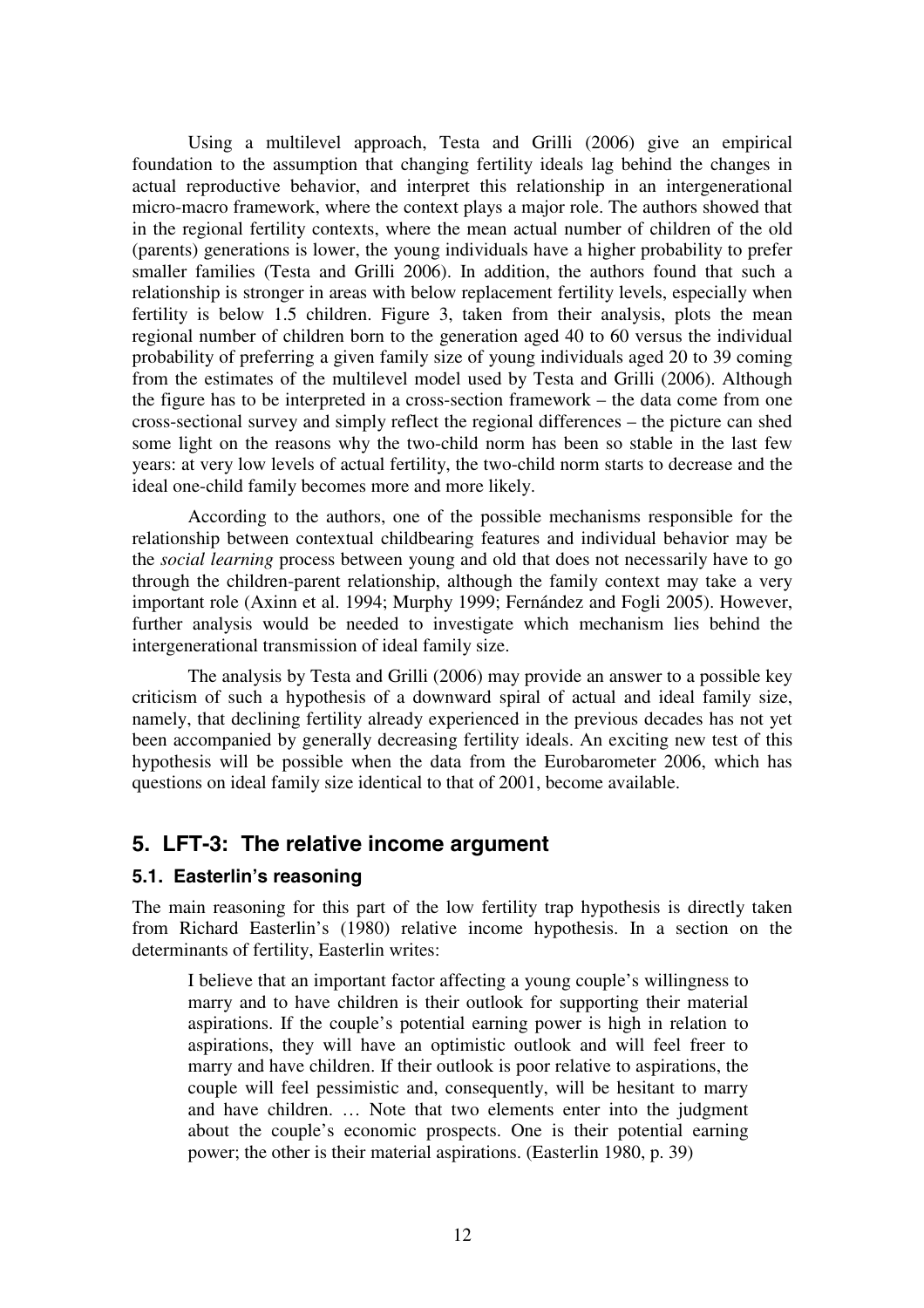These two factors described by Easterlin also form the basis of the LFT-3 mechanism as described in Figure 2. Both the level of cohort fertility and the timing of fertility are assumed to be influenced by the ratio of expected income to aspirations.

Easterlin defines quite precisely what he means by material aspirations, which he views as the lifestyle learned in the family or origin:

By life-style, I mean how the material standards of young adults are formed – why one generation, say, views a car as a luxury and the next, a necessity. My argument is that the material expectations of young adults are largely the unconscious product of the environment in which they grow up. … And this environment is very largely shaped by the economic circumstances, or income, of one's parents. ( Easterlin 1980, pp. 40-41)

Easterlin then proposes to use the income of the father as a proxy for the level of aspirations and the income of the young man as a proxy for expected income. The ratio of these two income measures of younger workers to older workers should then provide a quantitative proxy for relative income. If the ratio increases, then relative income increases and fertility will be higher; if it decreases, then fertility can be expected to decline. Easterlin showed that this can offer a plausible explanation of the US baby boom followed by a fertility decline.

How relevant is this relative income argument for Europe today? Can it provide guidance for making assumptions about the future of fertility? In the following we will present some empirical evidence showing that indeed in many parts of Europe, relative income seems to be on the decline, and there are no convincing reasons to dismiss the argument put forward by Easterlin that indeed this should be a factor in determining future fertility declines. To avoid confusion, it is important to stress at this point that we do not refer to the second part of Easterlin's hypothesis, namely, the assumption that smaller cohorts will have higher incomes. This assumption seems much more problematic in the European context and will be discussed briefly at the end of this section. Our reasoning here refers exclusively to the relative income argument as described above.

Figure 4 plots the relative income measure proposed by Easterlin for three selected countries for which age-specific income data are available from the 1970s onwards. We differ from Easterlin's proposal by also including the income of economically-active women, which can no longer be disregarded today. Ideally, the income data for the parents should refer to the period during which the young generation experienced its socialization, and should be adjusted for changes in purchasing power. Since the necessary data are difficult to find, Easterlin (1980) uses only the father's income lagged by five years. Here, as a first approximation, we compare the incomes of the two age groups in the same period. The ratio plotted in Figure 4 is the income of economically-active men and women aged 25-34, which refers to the mean childbearing age group, divided by the income of economically-active men and women aged 45-54, which is supposed to capture the income of the parental generation. This ratio should be above 1.0 if young people have higher expected income than aspirations, which according to Easterlin should result in higher fertility. Any value below 1.0 shows that expected income falls short of aspirations and should result in a fertility depressing effect. The figure clearly shows that all values are significantly below 1.0 for the three countries studied and for both time periods, 1971-1980 and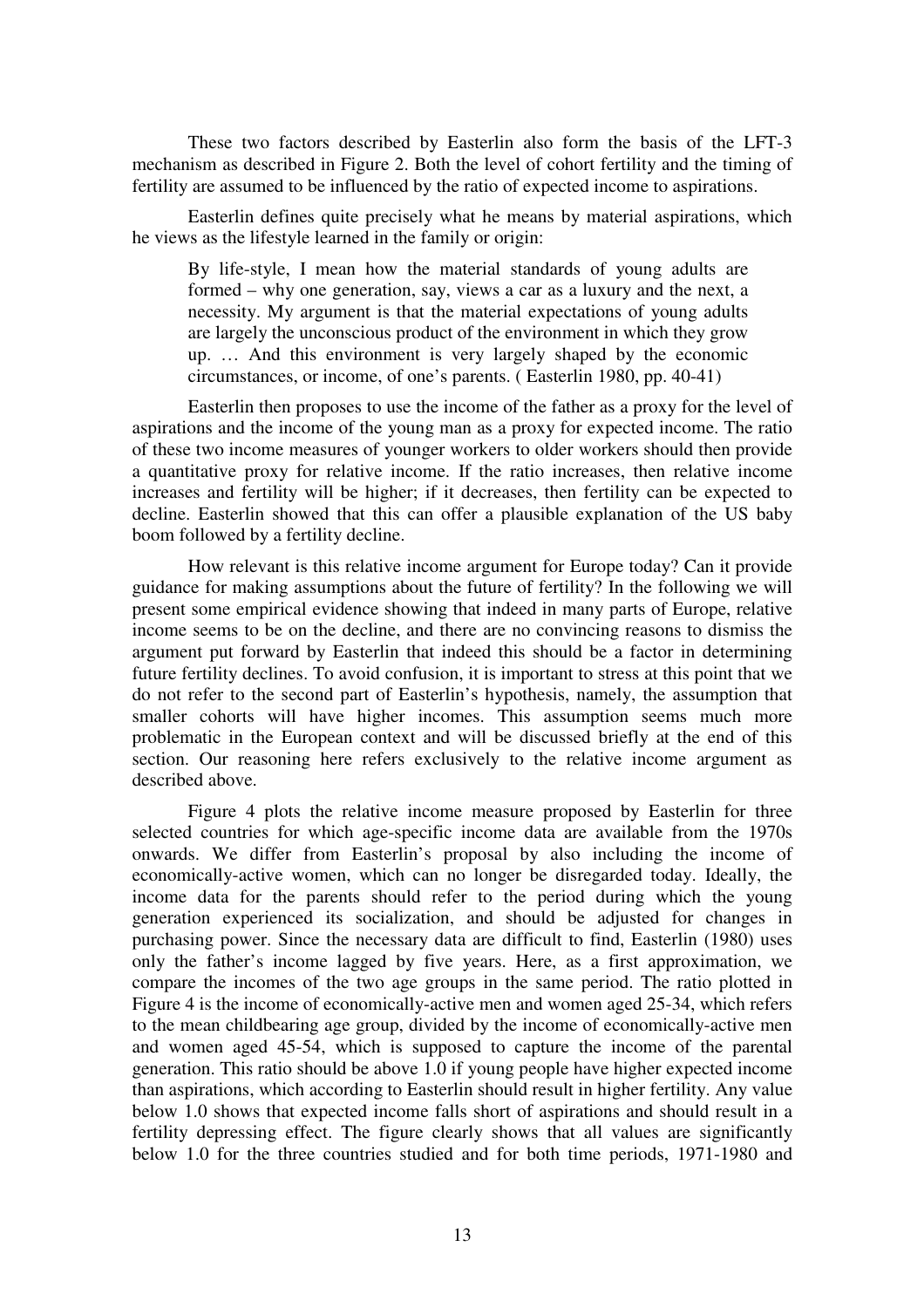1991-2000. The ratio is lowest in Japan, and somewhat higher in Sweden and the UK. Based only on the data for 1971-1980, one would have expected fertility to decline during the 1970s, which actually was the case. But over the following decades the relative income ratio has not recovered but rather continued to decline. This is in sharp contrast to the expectation that Easterlin based on the second part of his hypothesis, namely, that relative income would increase for the smaller cohorts entering the labor market. This led him to expect a new baby boom for the 1990s. But in all three countries, the young cohorts aged 25-34 in 1991-2000 had an even lower relative income than the same age groups 20 years earlier. In light of these trends in relative income, the continued low fertility in the 1990s was no surprise.



Figure 4. Relative income (income of active persons aged 25-34 divided by the income of active persons aged 45-54) in the 1970s and 1990s in three selected countries with data.

What does this imply for the future? Can we expect that the trend in relative income will reverse itself in the near future and that young adults will have higher incomes than what they see with their parents? Probably not. One can, of course, doubt that the chosen measure of relative income that compares two age groups at one point in time gives a good approximation of the relationship of the two factors aspirations and expected income. For this reason, in the following we will review some broader evidence and data on the two variables that enter the relative income argument, and find out if we have reason to assume certain trends in the future.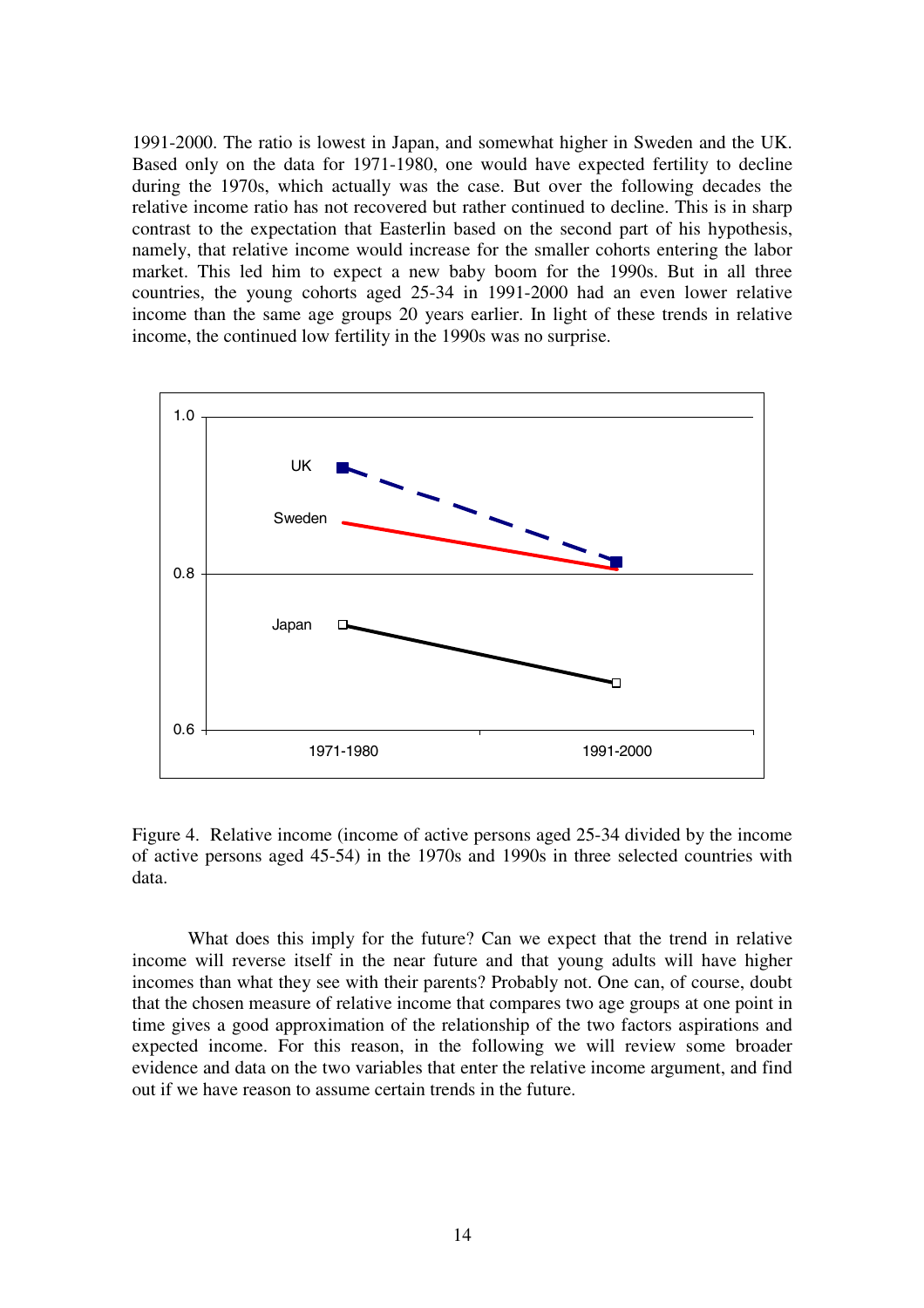#### **5.2 Economic aspirations**

Even if it is very hard to predict how the (absolute) income of younger people will develop in Europe in the future, it seems fair to say that the general aspirations from material consumption have been on the rise for quite some time and are unlikely to decline soon. This may be due in part to the increasing wealth in parental homes, and to a penetrating advertising industry in which increasing material consumption, especially of certain expensive brands, is portrayed as the only avenue to satisfaction and happiness. Several youth surveys show that young people seem to be particularly open to this kind of enhancement to consumption aspiration. Given this apparently strong increase in aspirations and a more modest increase (or even decline) in the purchasing power of younger workers, personal satisfaction with the level of consumption will possibly never be reached. Advertisers no longer simply tell people about a product and how it would improve the purchaser's life, but they sell a lifestyle, an image, an easy-toachieve identity that could be made one's own. One might argue that consumption ideals are likely to be set higher (but not unattainably higher) than what individuals currently consume, in order to maximize sales and profits. If this is true, this implies that the match between aspirations and expected purchasing power for the broad segments of the population will continue to be unfavorable.

Statistics Norway (2005) shows that annual per-person consumption increased from slightly above 60,000 to around 150,000 NOK from 1970 to 2003 (year 2000 prices). Iacoviello (2005) states that US household debt, having been relatively stable throughout the 1960s and the 1970s, has jumped out of proportion since the 1980s, with real activity rising between 1981 and 2003 from 67 percent to 113 percent of disposable personal income. Increases in household debt as compared to disposable income have occurred in most countries where data are available, and even stronger increases than in the US took place in the Netherlands, Denmark and Australia (Debelle 2004).

Stutzer (2004) shows that as people get richer, their material aspirations increase. Consistent with processes of adaptation and social comparison, income aspirations increase with people's income as well as with the average income in the community they live in. Furthermore, Stutzer's analysis shows that higher consumption aspirations decrease wellbeing.

#### **5.3 Declining relative wellbeing of the young**

In Sweden, studies show that the feeling of insecurity has increased for the younger age groups as relative living standards for them have decreased over time from 1980-2003 (Vogel and Råbäck 2004; SCB 2005). While the unemployment level in peak childbearing ages (25-29 year olds) was 1-4 percent from 1970 -1991, it fluctuated between 5-14 percent in the period 1992-2003. While in 1986 only 14 percent had temporary work contracts, by 2003 25 percent did. During the same period, the share who reported having stressful work in the age-group 25-29 increased from 7 percent to 13 percent.

Even health disadvantages seem to have increased more for the younger age groups than for the older. The percentage with reported health problems increased from 7 percent to 10 percent for the 20-24 year olds, while it decreased from 41 percent to 36 percent for the 60-64 year olds. Likewise, a loss of trust and interest in politics seems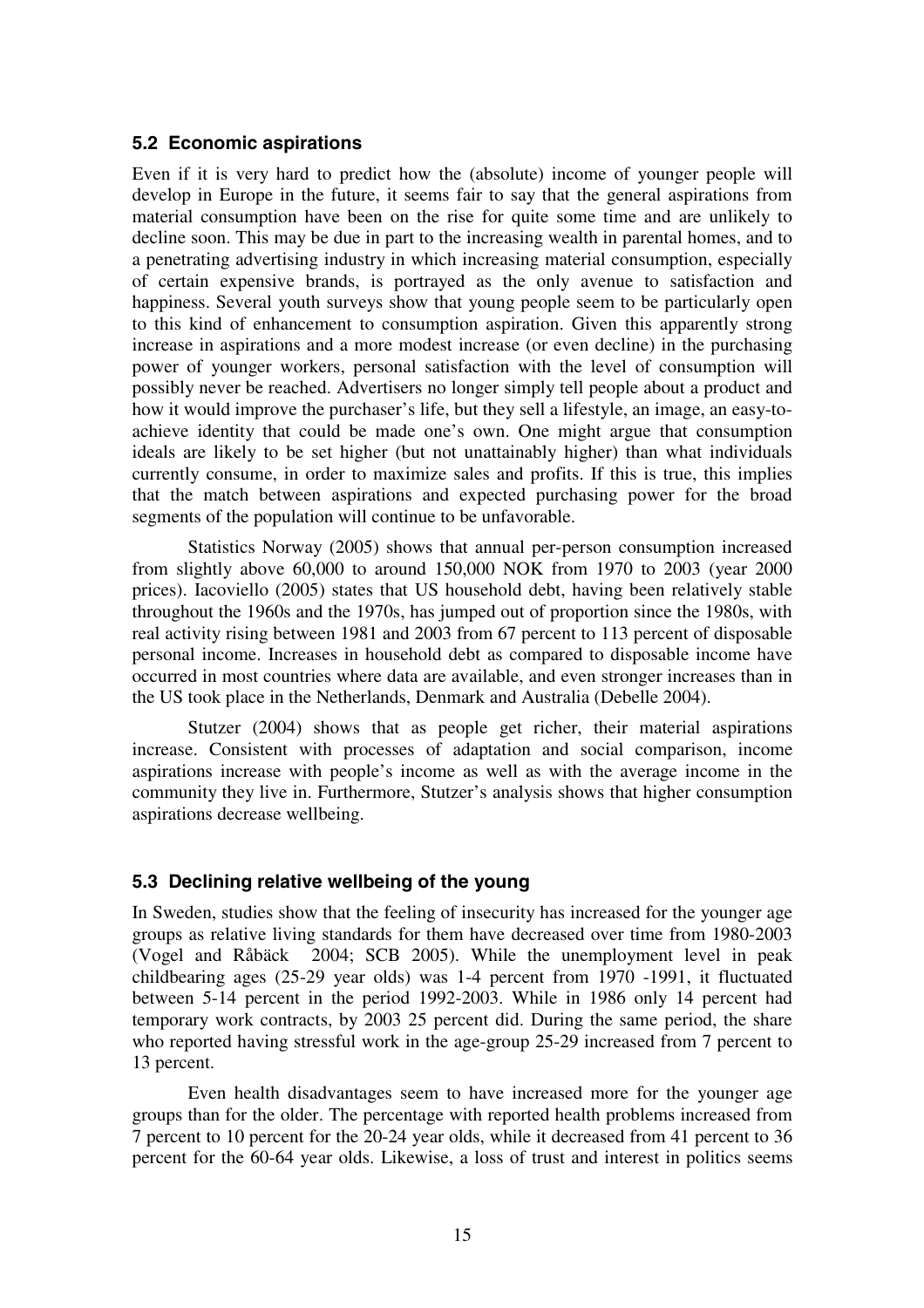more evident as the share of 22-29 year olds, who took part in elections, decreased from 86 percent to 73 percent from 1970 to 2002, while the voting share of 65-74 year olds decreased by only about half as much, from 91 percent to 84 percent. Young people have also disproportionately become victims of crime: 15 percent of 20-24 year olds were exposed to crime in 2003, while it was only 10 percent in 1980. Meanwhile, the rate of suffering from a crime was stable at around 2 percent for the 65-69 year olds. Individuals in their 20s are less likely to have access to cars in 2003 than they had in 1980. Likewise, available living space has gotten tighter for the younger people and better for the older. The number of individuals per 100 rooms increased from 59 to 65 from 1980 to 2003 for 20-24 year olds, while it decreased from 41 to 34 for the 60-64 year olds.

In comparison with other group inequalities, generational inequality is expanding in relation to others. Joachim Voegel and Lars Häll write: "Statistics Sweden's surveys and previous reports show that, among other things, class and gender differences have been reduced in the long term, while generation differences have increased as far back as we can follow in the statistics." (SCB 2005, p. 111) Unfortunately, for many other European countries, no comparable studies about the relative wellbeing of younger people versus older ones seem to exist. One might expect that particularly in the Southern European countries, this trend of declining relative wellbeing for the younger generation is even more pronounced. If the available youth unemployment rates are taken as an indicator, there is now doubt about this. While youth unemployment rates in 2001 were 12 percent in Sweden and only 4 percent in the Netherlands, they were 21 percent in Spain, 27 percent in Italy and 28 percent in Greece. Combined with high aspirations for consumption, this is likely to result in a miserable relative income for the young.

LFT-3 assumes that such declining relative income is not only the result of exogenous trends, but can in part be seen as a consequence of lower fertility in the past and the resulting population ageing. There are two possible effects, one at the household level and one at the macro level. The first effect tends to increase the aspirations through declining family size, i.e., youngsters today on average have to share the parental wealth with fewer siblings and hence, experience a higher standard of living in their childhood. The other mechanism operates at the societal level, where governments have to reform the social security system as a consequence of population, which almost universally tends to result in the hardest cut for the younger generations. Almost all pension reforms and early retirement schemes are phased in slowly, giving those still working in their 50s (who tend to represent the majority among politicians and trade union officials who negotiate the deals) the opportunity to still benefit from the generous old systems. Even reforms of the labor market, which have to do away with old privileges, are sometimes restricted to the younger ones. One only has to think of the recent French law, where only people below the age of 26 are affected by this liberalization. In this light it does not surprise us that an increasing number of youths in Europe has a pessimistic outlook for the future.

Another key factor is the price of housing, which increasingly tends to present a barrier to home establishment of young couples who are in principle willing to establish their own family. These have risen substantially over the last decades. In most EU countries, housing prices have outstripped increases in average disposable income (ECB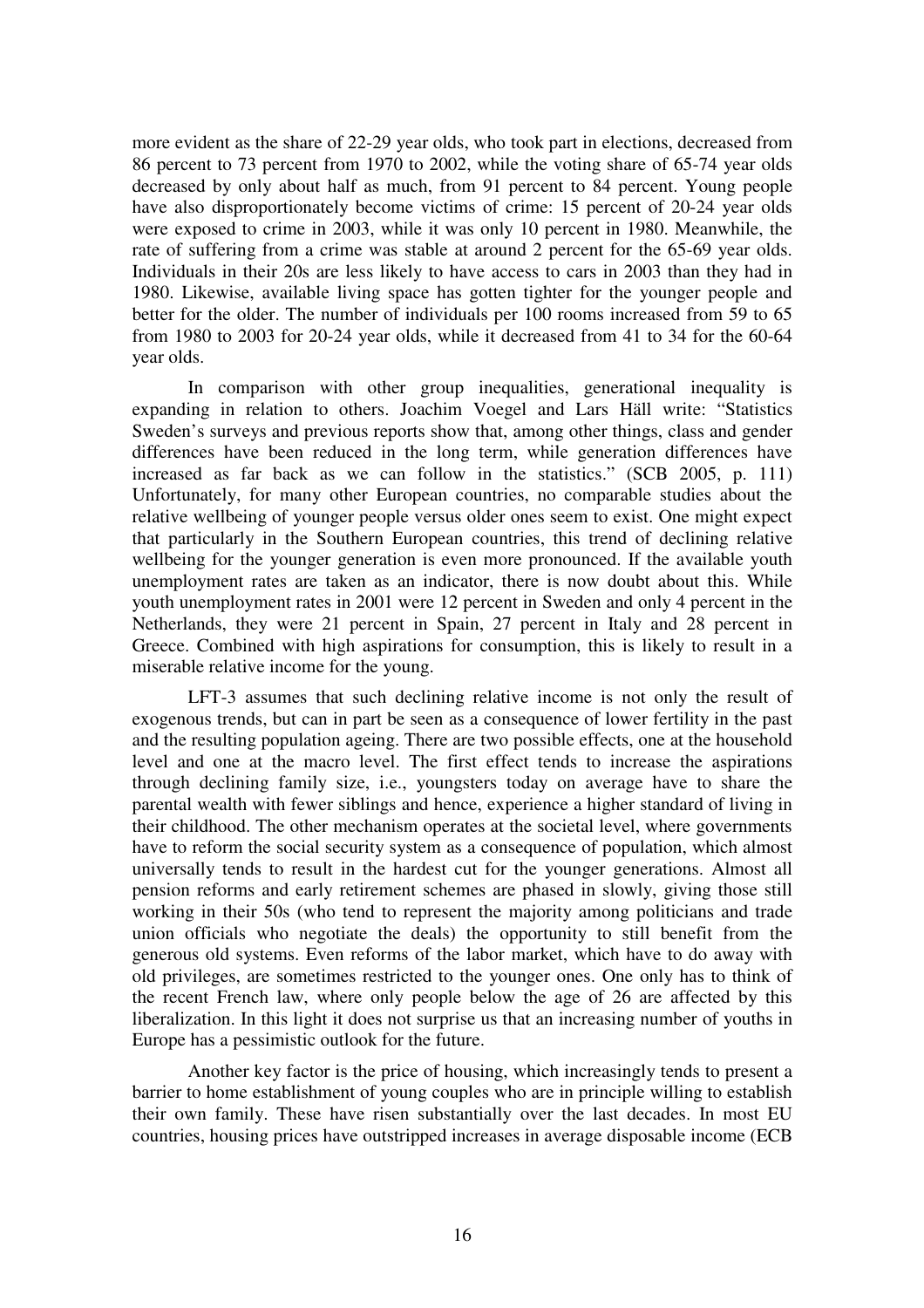2003), which is particularly true for the young who have had a lower level and growth of disposable income than other age groups (OECD 1998).

#### **5.4 Effect of relative cohort size**

As mentioned above, in the second part of his relative income hypothesis, Easterlin argues that smaller cohort sizes will improve labor market prospects for the young and lead to higher relative income. Since most people do not distinguish the second part of Easterlin's hypothesis from the first, which is the one that we focus on, we should briefly discuss the issue in order to avoid confusion. A brief, but in this context, clearly non-exhaustive discussion makes sense because this second part can be seen as an argument for expecting a recovery of relative income and, therefore, a recovery of fertility in Europe over the coming years, when smaller cohorts enter the labor market.

For the U.S., Easterlin (1980) finds that in the 1950s, there were few new labor market entrants and at the same time good labor market prospects, while in the 1970s, there were many new labor market entrants and poor labor market prospects. He argues that the inverse association between cohort size and labor market opportunities is causal, which is why the assumption of a negative relationship between cohort size and aggregate labor market outcomes is often termed the "Easterlin hypothesis."

Studies supporting this assumption, at least in one direction in terms of larger cohorts having a negative effect, include Korenman and Neumark (2000). Using a sample of OECD countries, they find that there is a weak increase in youth unemployment rates when larger cohorts enter the labor market. Martin and Ogawa (1988) consider the Japanese case and find that the wage ratios of 20-29 to 40-49 year olds in Japan is reduced by one percent when the share of the former increases by 10 percent. Similar findings using American data are provided by Gordon (1982) and Shimer (1998). Jimeno and Rodriguez-Palenzuela (2002) analyze OECD data and find that the relation between cohort size and unemployment is evident mostly when labor markets are rigid. If such effects of cohort size exist, they are mostly temporal, disappearing when labor markets have adjusted to changes in the labor supply. When labor markets are flexible, larger cohorts more easily integrate into the labor market. Also, the possible presence of such an effect of larger cohort size leading to worse conditions for the members of that cohort does not necessarily imply that the reverse will be true and smaller cohort size will lead to improved conditions.

Recent empirical evidence even suggests the possibility of an effect that goes in the opposite direction as proposed by Easterlin. A survey of 34 countries finds that fewer young people means fewer start-ups of new enterprises and fewer jobs, as peak entrepreneurial activity takes place in the young ages 25-44, which may imply that population ageing could cause less job creation (Global Entrepreneurship Monitor 2004). Hence, belonging to small cohorts may negatively affect overall labor market conditions, and smaller cohorts could mean fewer start-ups of new enterprises and fewer jobs.

Shimer (2001) analyses evidence for spatial units in the U.S. These more disaggregated data suggest that smaller cohort sizes tend to lead to worse employment and labor market conditions. Smaller youth cohorts in a region are associated with lower labor force participation rates and increased unemployment levels. Shimer argues that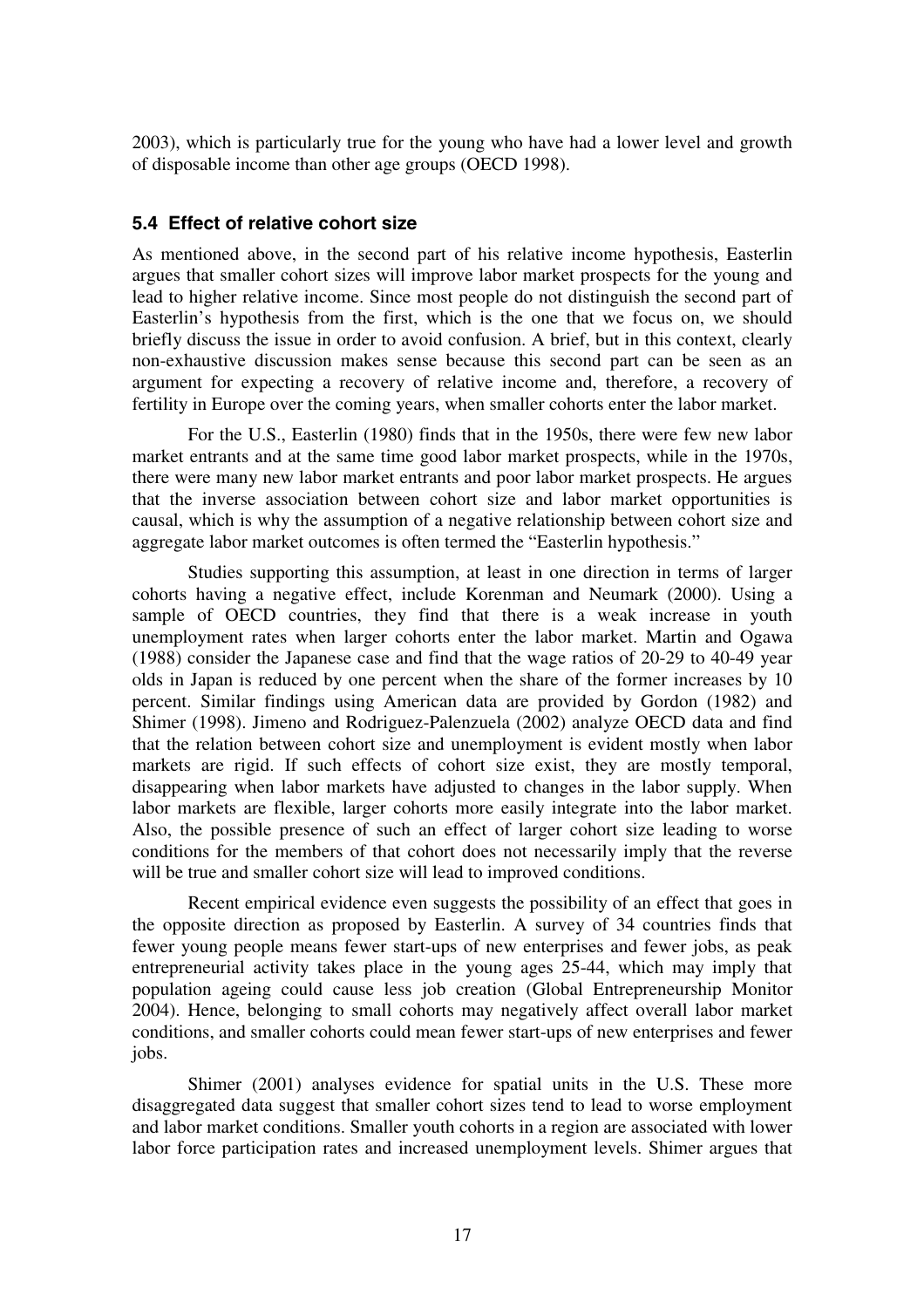this is because firms tend to relocate away from where labor supply is expected to decrease, and information on cohort sizes of future labor market entrants are easily available. Following Shimer's regional data approach for Sweden, using data from 1985-1999, Skans (2005) finds evidence that young workers are negatively affected by belonging to a small cohort.

This short discussion of some recent empirical evidence and studies focusing on the role of cohort size referring to the second part of Easterlin's hyothesis can by no means be seen as an exhaustive discussion of the issue. It only sheds some doubts on the widely held expectation that somehow a smaller cohort size will automatically result in higher income for the members of the smaller cohorts. Market rigidities and several other factors discussed above may indeed make it worse for the members of smaller cohorts. This would be more in line with the reasoning of Preston (1984) in his PAA presidential address, where he shows that the power and the money tend to go where the large cohorts are. This factor is reinforced by our democratic systems in which the young under 18 years of age cannot cast a vote, and where the elderly tend to have much better, organized lobbies.

## **6. Conclusions**

As mentioned in the introduction, this contribution is meant to stimulate the informed and science-based discussion about the future of fertility. It does not wish to say that very low fertility countries are already trapped in a downward spiral of lower fertility. It only wishes to point to this possibility as something that should be taken into serious consideration.

The future level of fertility in Europe, and in particular in the very low fertility countries, is an important issue. Many of the analyses about the consequences of ageing that are being discussed by the economic and finance ministers of Europe among others, are based on the Eurostat projections which assume an end to the fertility decline. Should fertility continue to decline, then all of the consequences of population ageing will be more dramatic than currently assumed.

But there is an even more immediate political dimension which may add some urgency to the question of whether governments should get actively involved in trying to raise the level of period fertility. Should the dynamic and self-reinforcing mechanisms assumed to be at work under this hypothesis indeed become a dominating force in determining the future level of fertility, then possible action to counteract this trend will have a far greater chance of succeeding if it is implemented soon. Once the assumed demographic regime change is far enough advanced, it may be very difficult, if not impossible, to reverse. Once the ideal family size of the young generation has begun to decline and fall well below replacement, as seems to be happening currently in the German-speaking countries, then it may be too late for a reversal of this trend. In this respect, particularly the Central and Eastern European countries that used to have fertility not so far from replacement level until the transition around 1990, and still have high family size ideals today despite a precipitous decline in period fertility, seem to be in a critical stage that might still be influenced by policies. If period fertility in these countries should increase in the near future – possibly through policies affecting the tempo of fertility rather than cohort fertility – this may still help to stop the "tanker" of changing family size norms from making a full turn. Through such immediate action, an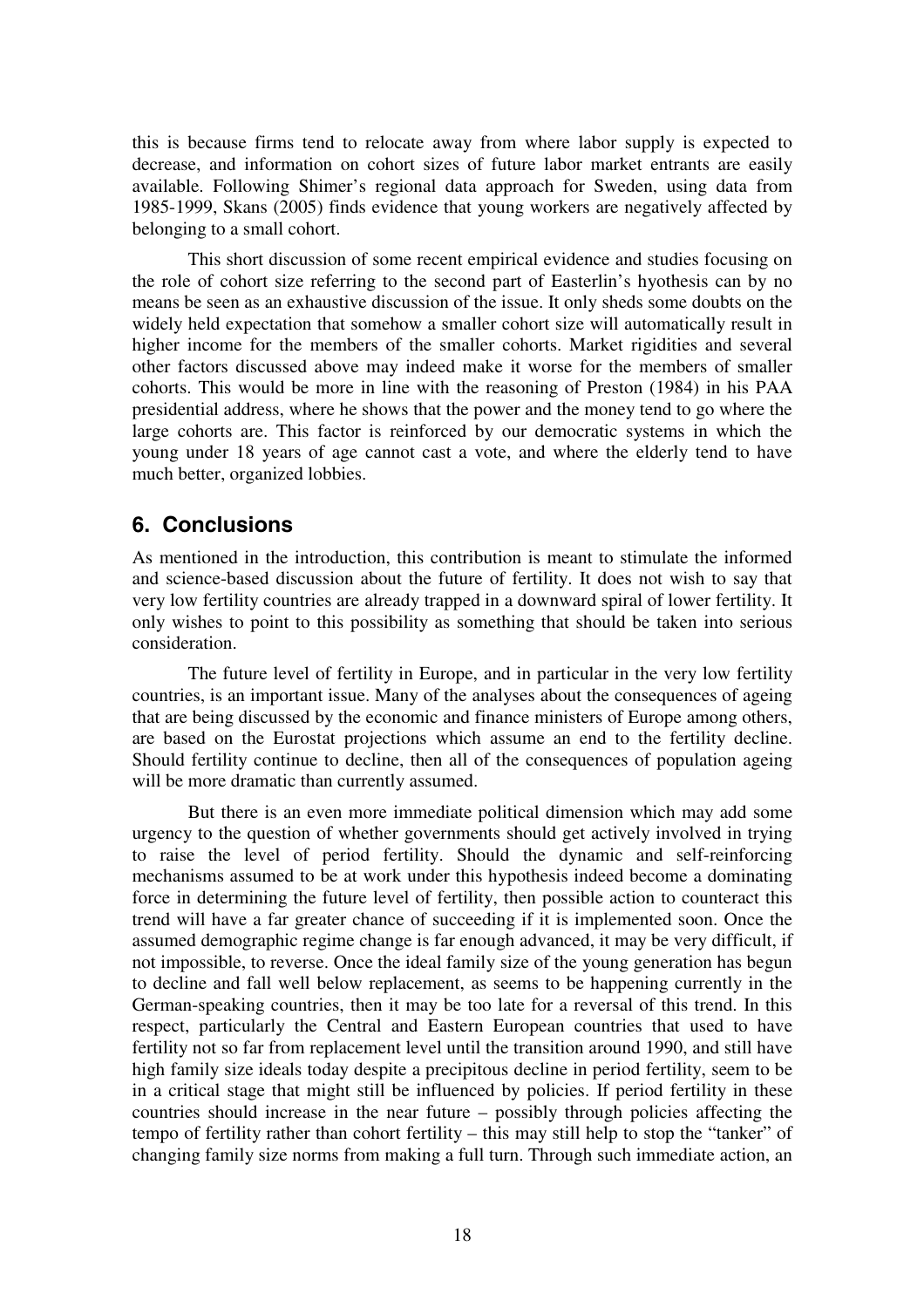irreversible demographic regime change might still be stopped by making children a part of a normal life again. This will enhance the chance that in the future, young people will have their norms shaped in such a way that they still see children as part of the life they wish to live, as seems to be the case in France and the Nordic countries. A similar chance may still exist in the Mediterranean countries, where fertility declined long ago, but the ideals still seem to be rather high on average, at least up to 2001.

In other words, if we assume that the LFTH will be true, then any attempt to stop a demographic regime change in the very low fertility countries is of high urgency and some of the measures recommended by McDonald (2006) should be implemented by governments with priority and determination. We are used to thinking in a linear fashion of gradual fertility trends leading to gradual changes in its consequences. The possibility of a non-linear response with positive feedback loops and tipping points at least merits further consideration in this context.

In the case where the mechanisms assumed under the LFTH are not at work and the LFTH can be falsified, governments can be more relaxed about the fertility trends and take the "wait and see" approach that Van de Kaa (2006) recommends. Hence, the evaluation of the LFTH is of critical political importance.

How can we be better informed about the likelihood that such a possible selfreinforcing mechanism toward ever-declining birth rates will actually be at work? Clearly much more data could be analyzed and collected with the testing of this hypothesis in mind. Particularly in the field of relative income, our search of the literature resulted in a very scattered and unstructured picture about the trends in aspirations and expected income in different parts of Europe. Since relevant data are only collected and studies only conducted when there is a specific research agenda on the table, we herewith want to put the hypothesis on the table and hope that it will inspire more data collection and analyses in the near future.

#### **7. References**

- Axinn, W.G., M.E. Clarkberg, and A. Thornton. 1994. Family influences on family size preferences. *Demography* 31(1): 65-79.
- Bucht, B. 1996. Mortality trends in developing countries: A survey. Pages 133-148 in W. Lutz (ed.), *The Future Population of the World. What Can We Assume Today?* Revised Edition. London: Earthscan.
- Debelle, G. 2004. Macroeconomic Implications of Rising Household Debt. BIS Working Papers No. 153. Basel, Switzerland: Bank for International Settlements.
- Demeny, P. 2003. Population policy dilemmas in Europe at the dawn of the twenty-first century. *Population and Development Review* 29: 1-28.
- Easterlin, R.A. 1980. *Birth and Fortune: The Impact of Numbers on Personal Welfare*. New York: Basic Books.
- ECB. 2003. Structural Factors in the EU Housing Market. Report. Frankfurt, Germany: European Central Bank.

Eurostat. 2005.

http://epp.eurostat.cec.eu.int/portal/page? pageid=1996,45323734&\_dad=portal&\_sche ma=PORTAL&screen=welcomeref&open=/Popula/proj&language=en&product=EU\_ MASTER\_population&root=EU\_MASTER\_population&scrollto=0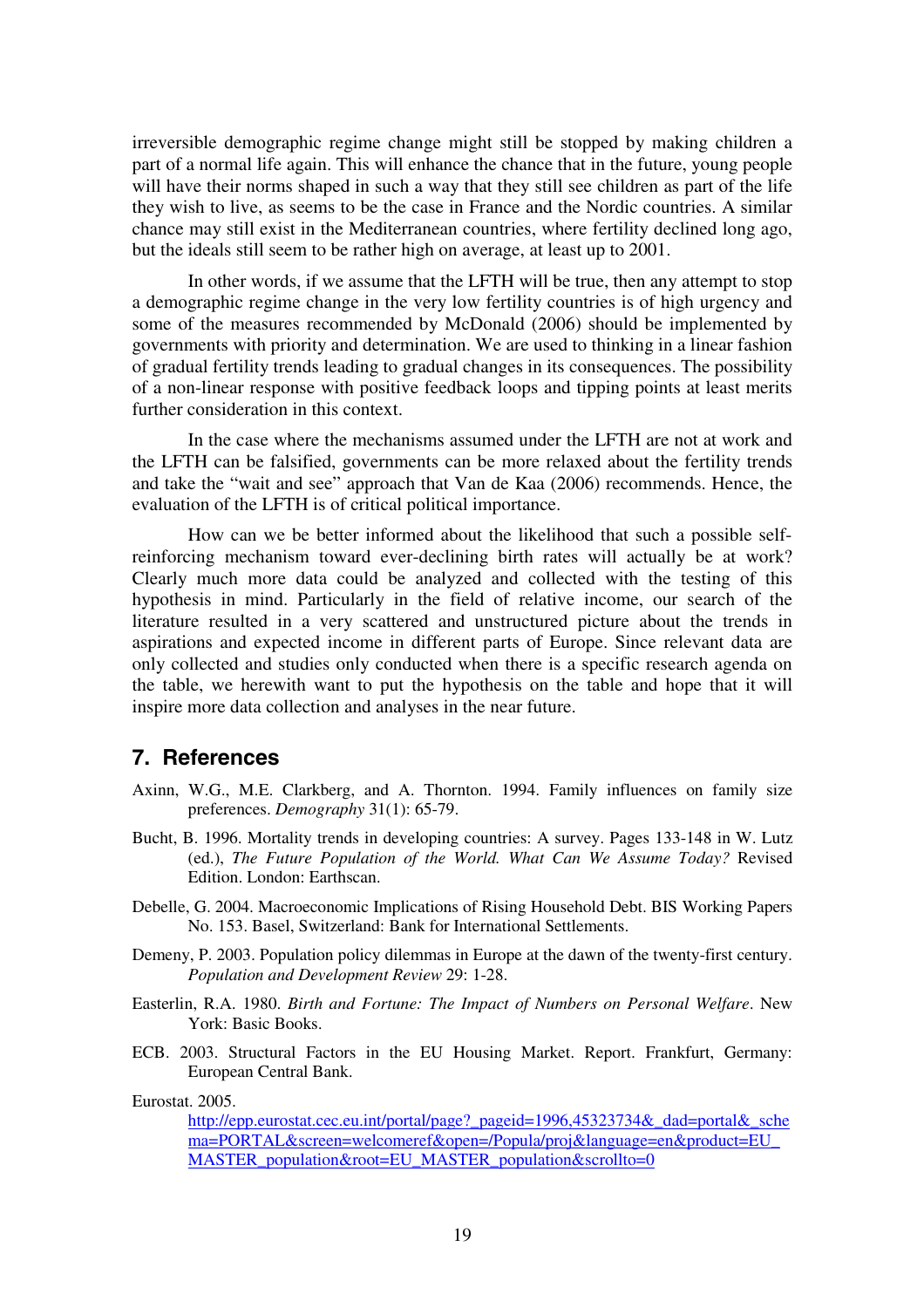- Fernández, R. and A. Fogli. 2005. Fertility: The Role of Culture and Family Experience. NBER Working Paper No. 11569. Cambridge, MA: National Bureau of Economic Research.
- Global Entrepreneurship Monitor. 2004. National Team Reports. www.gemconsortium.org/
- Goldstein, J., W. Lutz, and M.R. Testa. 2003. The emergence of sub-replacement family size ideals in Europe. *Population Research and Policy Review* 22(5-6): 479-496.
- Gordon, R. 1982. Inflation, flexible exchange rates, and the natural rate of unemployment. Pages 89-152 in M. Baily (ed.), *Workers, Jobs and Inflation*. Washington, D.C.: Brookings Institution.
- Hagewen, K.K. and P.S. Morgan. 2005. Intended and ideal family size in the United States, 1970-2002. *Population and Development Review* 31(3): 507-527.
- Iacoviello, M. 2005. Household Debt and Income Inequality, 1963-2003. Mimeo. Boston, MA: Boston College.
- Jimeno, J. and D. Rodriguez-Palenzuela. 2002. Youth Unemployment in the OECD: Demographic Shifts, Labour Market Institutions, and Macroeconomic Shocks. ECB Working Paper No. 155. Frankfurt, Germany: European Central Bank.
- Korenman, S. and D. Neumark. 2000. Cohort crowding and youth labor markets: A crossnational analysis. Pages 57-106 in D.G. Blanchflower and R.B. Freeman (eds.), *Youth Employment and Joblessness in Advanced Countries*. National Bureau of Economic Research – Comparative Labor Markets Series. Chicago: Chicago University Press.
- Lee, R. 1980. Aiming at a moving target: Period fertility and changing reproductive goals. *Population Studies* 34: 205-226.
- Lutz, W. 2006. Alternative paths for future European fertility: Will the birth rate recover or continue to decline? In W. Lutz, R. Richter, and C. Wilson (eds.), *The New Generations of Europeans. Demography and Families in the Enlarged European Union*. London: Earthscan.
- Lutz, W. and V. Skirbekk. 2005. Policies addressing the tempo effect in low-fertility countries. *Population and Development Review* 31(4): 699-720.
- Lutz, W., B.C. O'Neill, and S. Scherbov. 2003. Europe's population at a turning point. *Science*  299: 1991-1992.
- Martin, L.G. and N.Ogawa. 1988. The effect of cohort size on relative wages in Japan. Pages 59-75 in R.D. Lee, W.B. Arthur, and G. Rodgers (eds.), *Economics of Changing Age Distributions in Developed Countries.* London: Oxford University Press.
- McDonald, P. 2006. An Assessment of Policies that Support having Children from the Perspectives of Equity, Efficiency and Efficacy. Revised version of a paper presented at the conference on the Postponement of Childbearing in Europe, Vienna Institute of Demography, December 1-3, 2005.
- McDonald, P. 2005. Low Fertility in Singapore: Causes, Consequences and Policies. Paper presented at the Forum on Population and Development in East Asia, Beijing, May 16- 17, 2005.
- Murphy, M. 1999. Is the relationship between parents and children really weak? *Social Biology* 46(1-2): 122-145.
- OECD. 1998. Work force ageing in OECD countries. Pages 123-150 in *OECD Employment Outlook*. Paris: Organisation for Economic Co-operation and Development.
- Oeppen, J. and J. Vaupel. 2002. Broken limits to life expectancy. *Science* 296: 1029-1031.